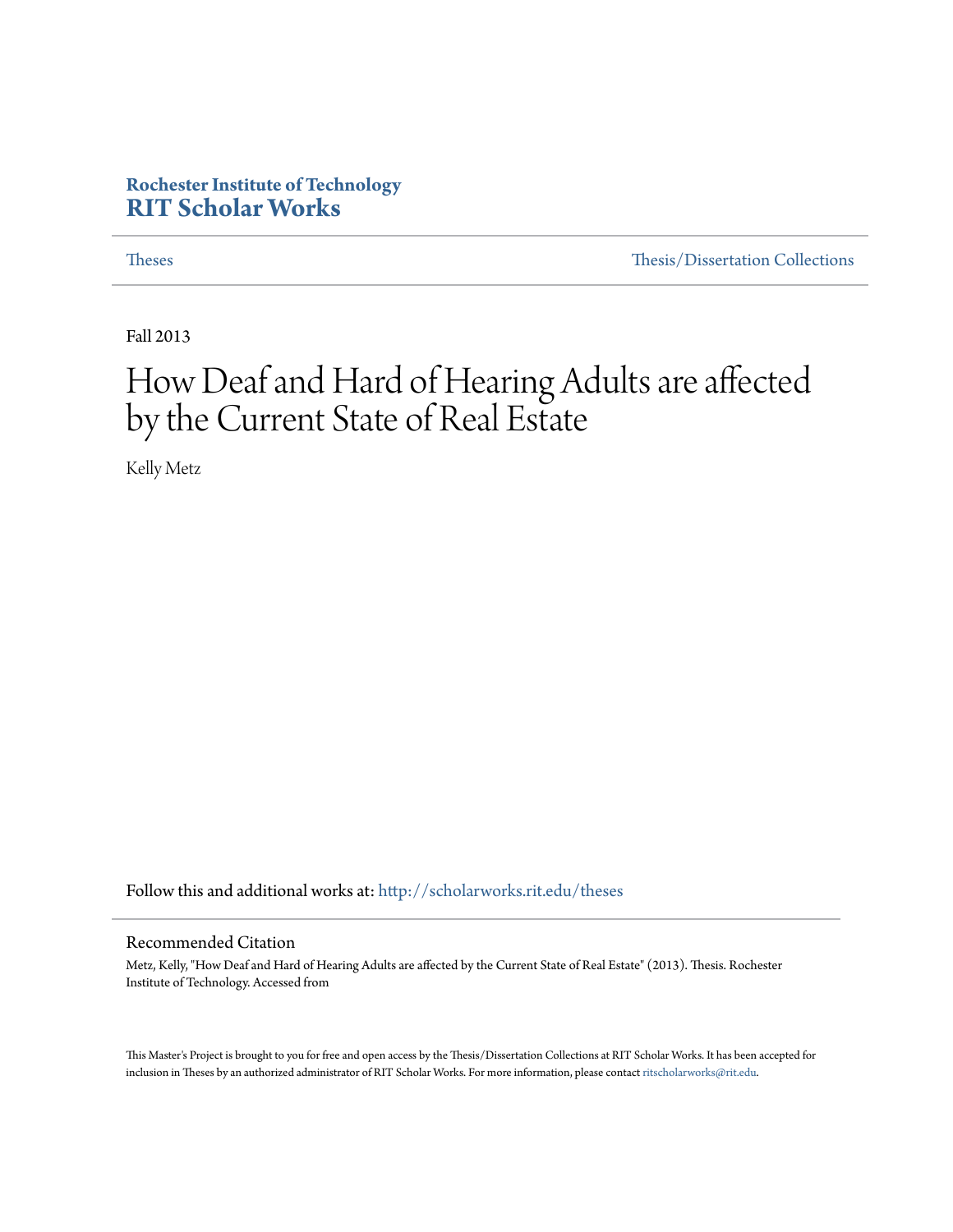# How Deaf and Hard of Hearing Adults are affected by the Current State of Real Estate.

Submitted as a Capstone Project Report in partial fulfillment of a Master's of Science Degree in Professional Studies at Rochester Institute of Technology

Rochester Institute of Technology Kelly Metz Fall Semester 2013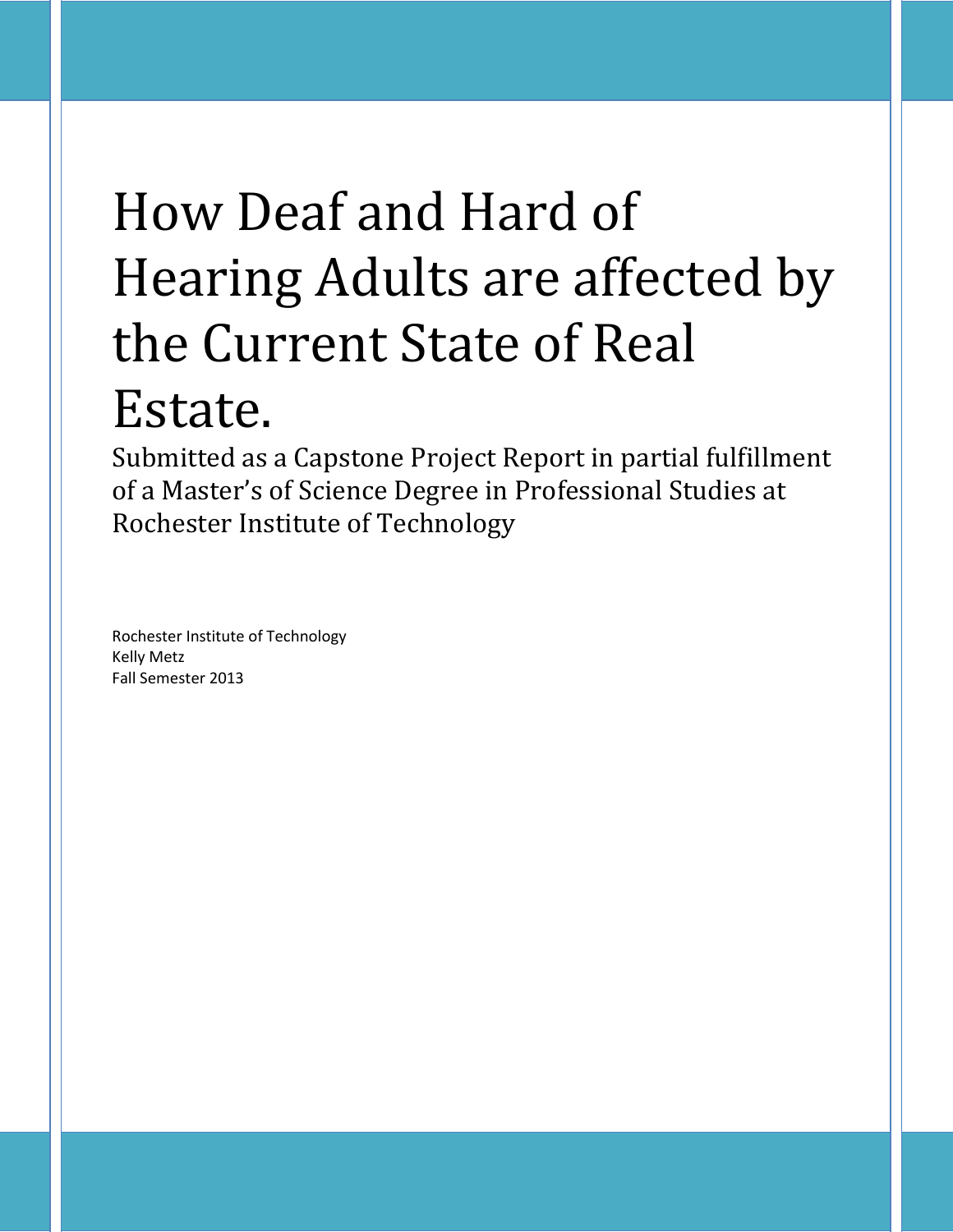# **Table of Contents**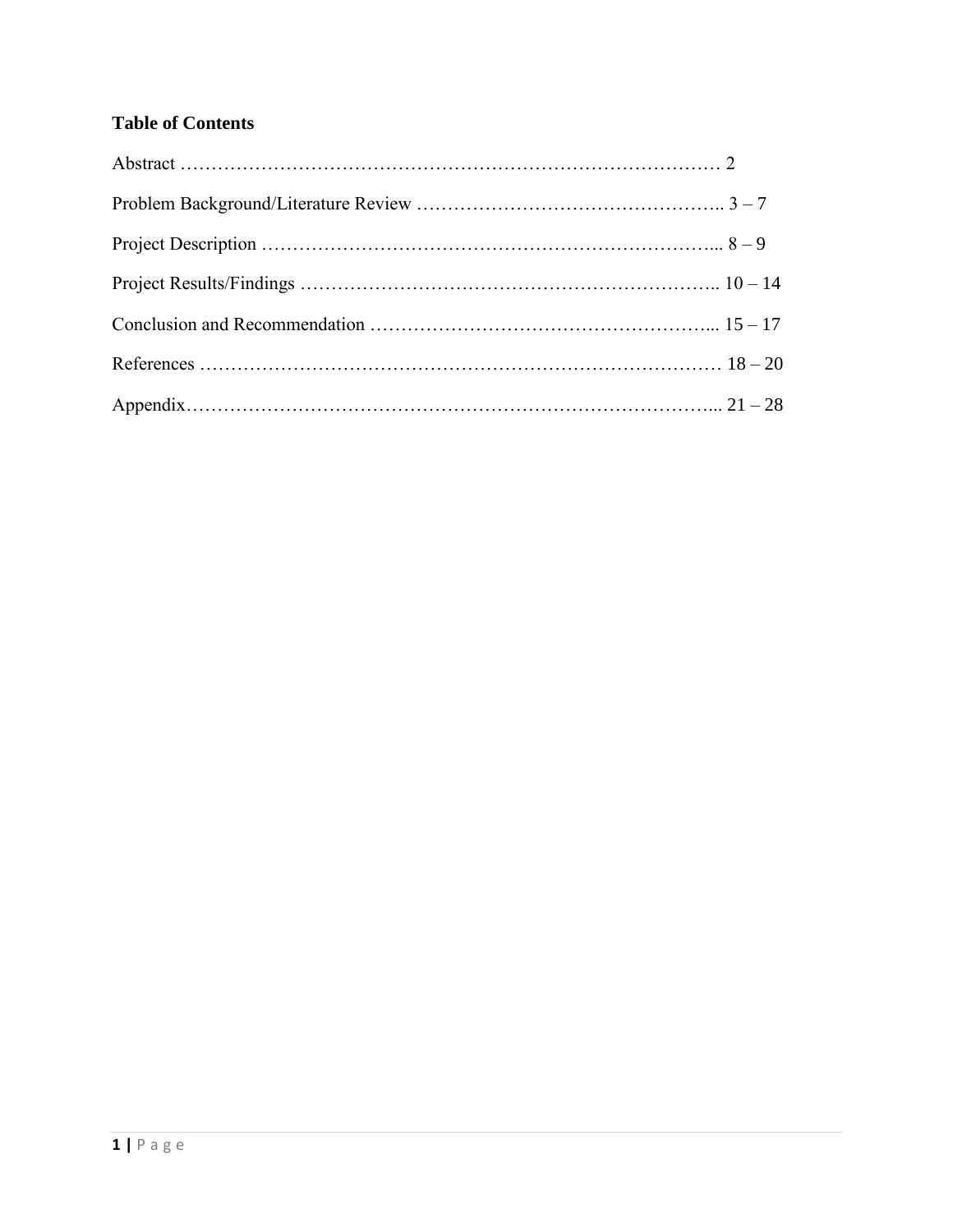## **Abstract**

The goal of this Capstone Project is to address the important problems that the Deaf and Hard of Hearing (DHOH) population incurs when purchasing real estate property, whether it is preexisting or new-built. The project will help raise awareness to DHOH Adults on what is important during the house buying process. This outlines the process for purchasing both preexisting and new-built homes through research and interviews from approximately 10-20 DHOH people that have experienced the process themselves and a licensed Real Estate Agent. The end result of this project will be converted into a handbook for DHOH Adults.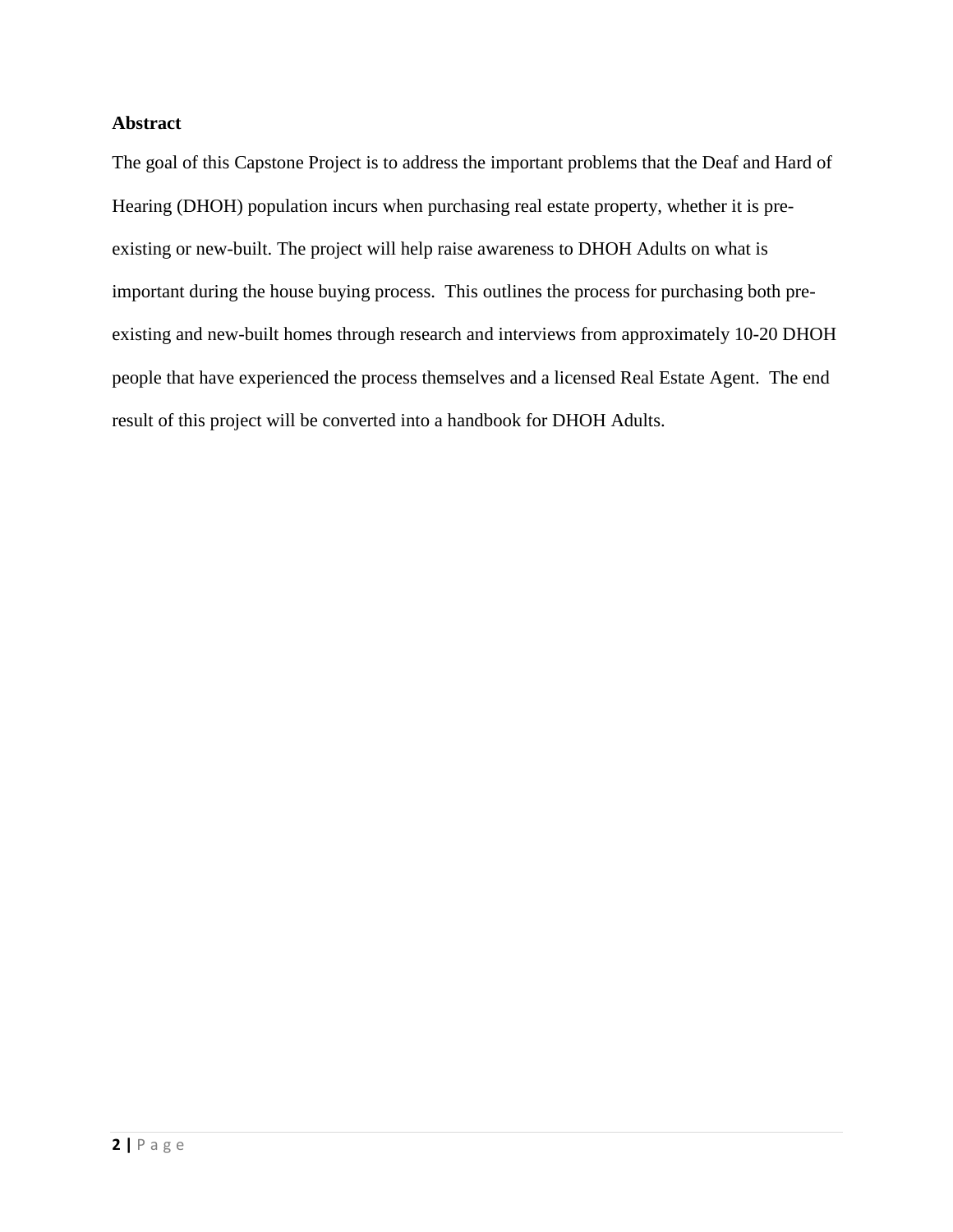#### **Problem Background / Literature Review**

It is the perfect time for many young adults to start their American dream by buying their first home or investing in real estate during this housing depression where property prices are falling. This is an opportunity for them to take advantage of purchasing a house that they want with the utmost confidence. The majority of the Generation  $-Y$ 's grandparents were born into the depression-era or experienced the Great Depression. Through that experience, they learned the hard way how to save money, budget and be wise with what they were purchasing or considering where to invest their money. Their children however, are known as "Baby-Boomers", were the ones that did not experience such great financial upset, so they found themselves to be short of funds as they got older. This comes to the point where Generation –Y children are struggling because like their parents "the Baby-Boomers", they have not experienced great financial burden. They lack the experience of something that could help them increase their financial literacy. Generation  $-$  Y's continue to struggle in today's economy because that they are unable to handle loans of various kinds and had no knowledge of how to budget. (*How the Great Recession*).

A recession came along in late 2007 and early 2008 as a result of the burst of the housing bubble. The housing bubble burst mainly because people were investing money into an investment and banks were giving out loans to people who could not afford mortgages in the long run. The housing bubble also burst because the housing market was over-inflated, the houses were being priced at an amount that was unrealistic for the property. The federal government started to bail out (over \$900 billion dollars) banks and mortgage organizations as they were unable to absorb the costs from homeowners who were not able to pay their mortgage. (Cooley and Rupert).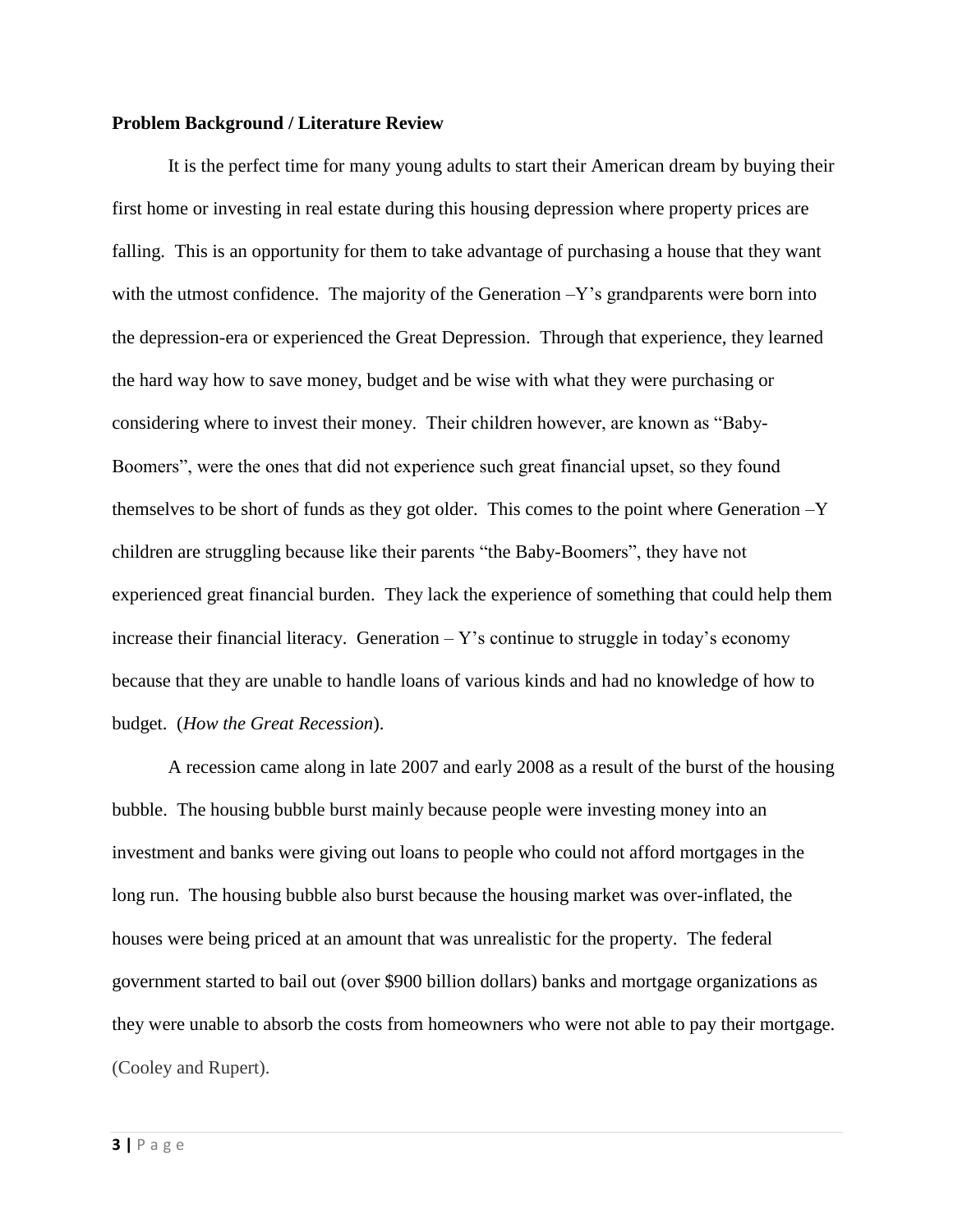This became frustrating to those who are looking to invest in a home (primary or nonprimary) since they, as taxpayers, are paying for the negative outcome of the housing bubble. The Federal Housing Authority recently went through an audit for their 2012 transactions that showed that they are in the hole for over 35 billion dollars; this impacts us as taxpayers to a great extent. (*FHA Bailout Is Inevitable*). If the new homebuyer is a first-time homebuyer, they, most of the time, lack the knowledge of how much they need to save or put away for costs that come up during the home-purchasing process. The lack of home buying education, experience and knowledge has put first time buyers at a disadvantage. While everyone is at a disadvantage, those who are non-English speaking or who are DHOH are at more of a disadvantage. We live in a country where its population is over three hundred million people, which roughly 65.5% of them are homeowners. (Callis and Kresin [Page 5]). Out of over three hundred million people in the US, roughly about 13% of the population is DHOH. (Harrington). There has not been research that has been done to determine what percentage of the DHOH population are homeowners. The lack of research makes me wonder what percentage of DHOH population are not homeowners and what the underlying reasons for not owning a home.

Back in the summer of 2007, with the recession, people were having trouble meeting their mortgage commitment. Bank of America and other Financial Institutions were deliberately denying loan modifications to eligible homeowners. Employees that worked at Bank of America that were paid bonuses in order to "lie" to their customers by saying that the customers were not qualified for loan modifications which could have prevented foreclosures. The more foreclosures they initiated, the more bonuses they received, which was in violation of their agreement that they were to abide by the Home Affordable Modification Program (HAMP) and its guidelines. In one article, six employees described what they were told to do and how they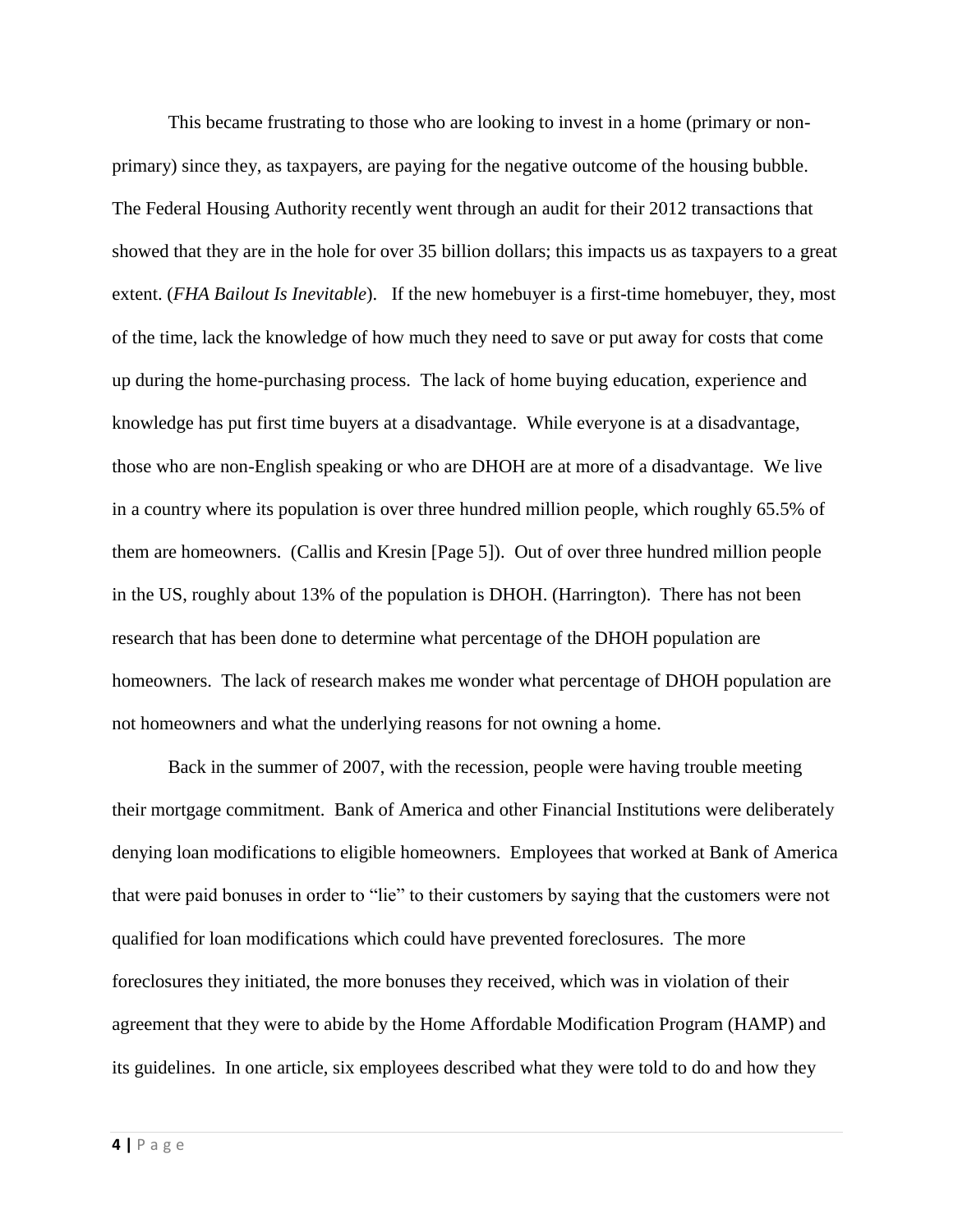deliberately made the homeowners frustrated. This fiasco resulted in the HAMP that was created in 2008 by the Government. Even though Bank of America denied the accusations in 2012, with other banks, they agreed to provide billions of dollars in relief in order to follow the new regulations in loan modifications (Schoen, John W. 17 Jun 2013). This should have caused young people to run for their lives when it came to buying a home, but the young homebuyers begged to differ because they knew that being a homeowner is and will be an investment in their future. Comparing Gen X to Gen Y, (data is in Appendix A) it seems as if the median age of purchasing has decreased from 39 to 28. As you can see the housing market statistics have changed tremendously from buyers who were born between 1965-1979 to those who were born between 1980 to 2000. It is amazing that when the economy and society changes, the data changes drastically. (Ritter, Dan. 13 Jul. 2013)

From my personal experience, being a deaf person and a child of two "Baby Boomers", purchasing real estate property can be difficult when one does not have sufficient information to guide them through the process. My husband and I were going through the process somewhat alone and with very little knowledge, it felt as if my husband, who is also deaf, and I had a very difficult time understanding the process and the communication barrier was, at times, frustrating and seemed to make our home purchase an insurmountable task. There were times when I had to interpret for him, meanwhile trying to absorb what we were being told. This was difficult. I began thinking about other DHOH adults with regards to real estate purchasing, how many DHOH adults understand the entire process from start to finish? How many of those do really understand the importance of involving an interpreter (third party) through the process regardless of additional cost? How many of those do really understand the time and the amount of focus it takes to really make things work? How many of DHOH adults understand the "Hearing" way of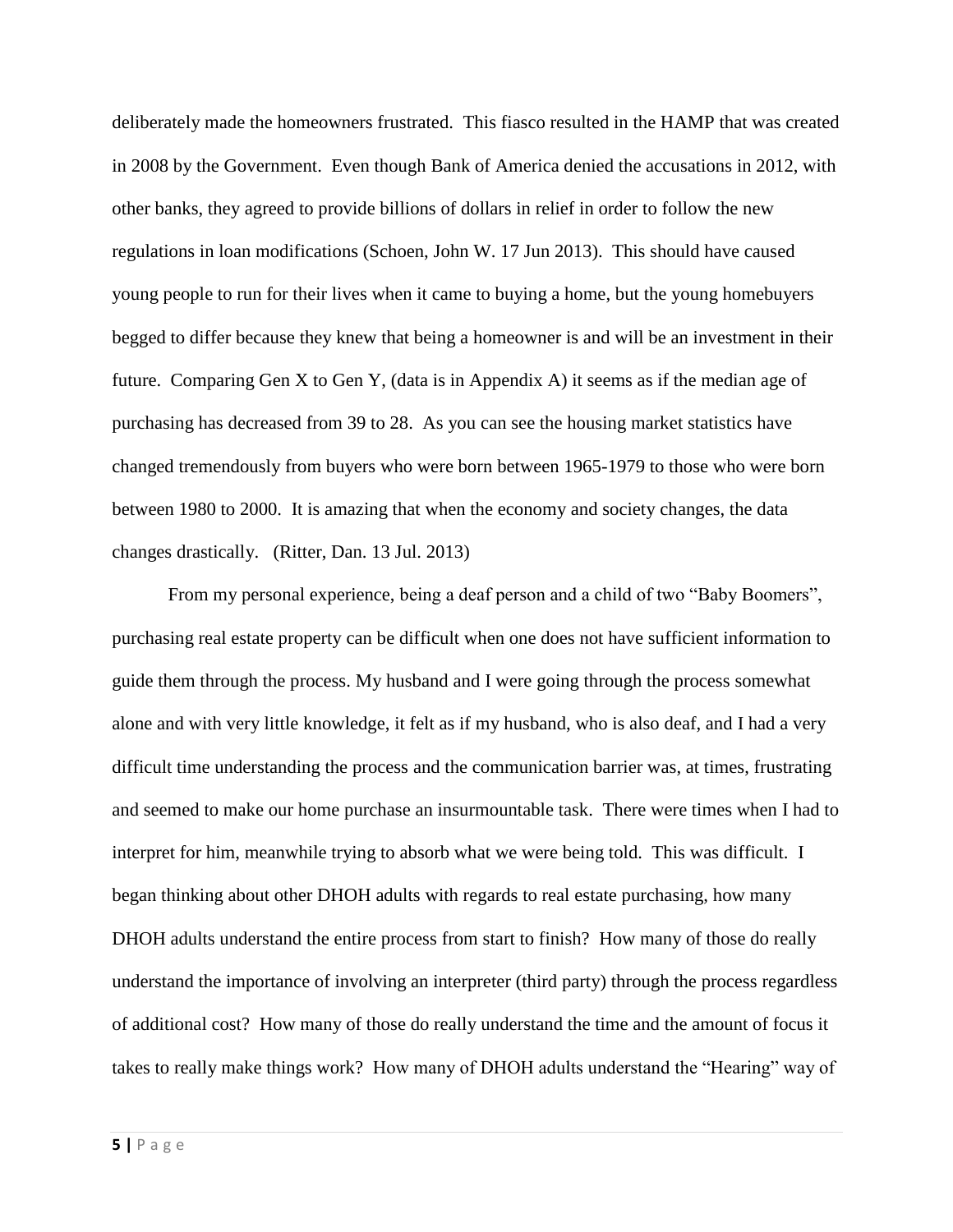a business transaction? There were things that I would have done or approached differently, but I can only make things better in the future by being able to be a resource to other DHOH adults than rather just looking on my home purchase as a somewhat of a negative experience.

Through my research, from my own knowledge and this project, I came across some local and national websites for homebuyers to assist them through the process; I discovered that there are some local businesses or banks that do offer courses to help one increase their financial literacy when it comes to managing their money to the home-buying process. ("State of New York"). However, they are just focused on the financial aspect of the home-buying processes than rather from all sides. There are benefits to attending those educational programs. They offer to match what you save (by a certain ratio), which in turn helps the eager homebuyer to save and receive assistance with the down payment or closing cost. However, there are some disadvantages to it, there are income limits, savings limits and eligibility requirements. (*U.S. Department of Housing*).

There are several DHOH adults to whom I have spoken with regards to real estate purchasing and many of them do indicate things they wish they knew beforehand or had done differently throughout the process. They wish they were more knowledgeable by doing research, ensuring a third party was there to interpret at meetings to prevent confusion or misunderstanding and being caught up with how the economy is affecting the housing market. (Cooley and Rupert). They learn later in the process or after the process is complete that one needs to have a different set of eyes and ears while purchasing real estate. The DHOH people I have spoken to have often times wished that they had a knowledgeable relative or friend help them through the process along with an interpreter. Knowledge and accurate communication are the keys to making these transactions go smoothly. Often times a DHOH individual experiences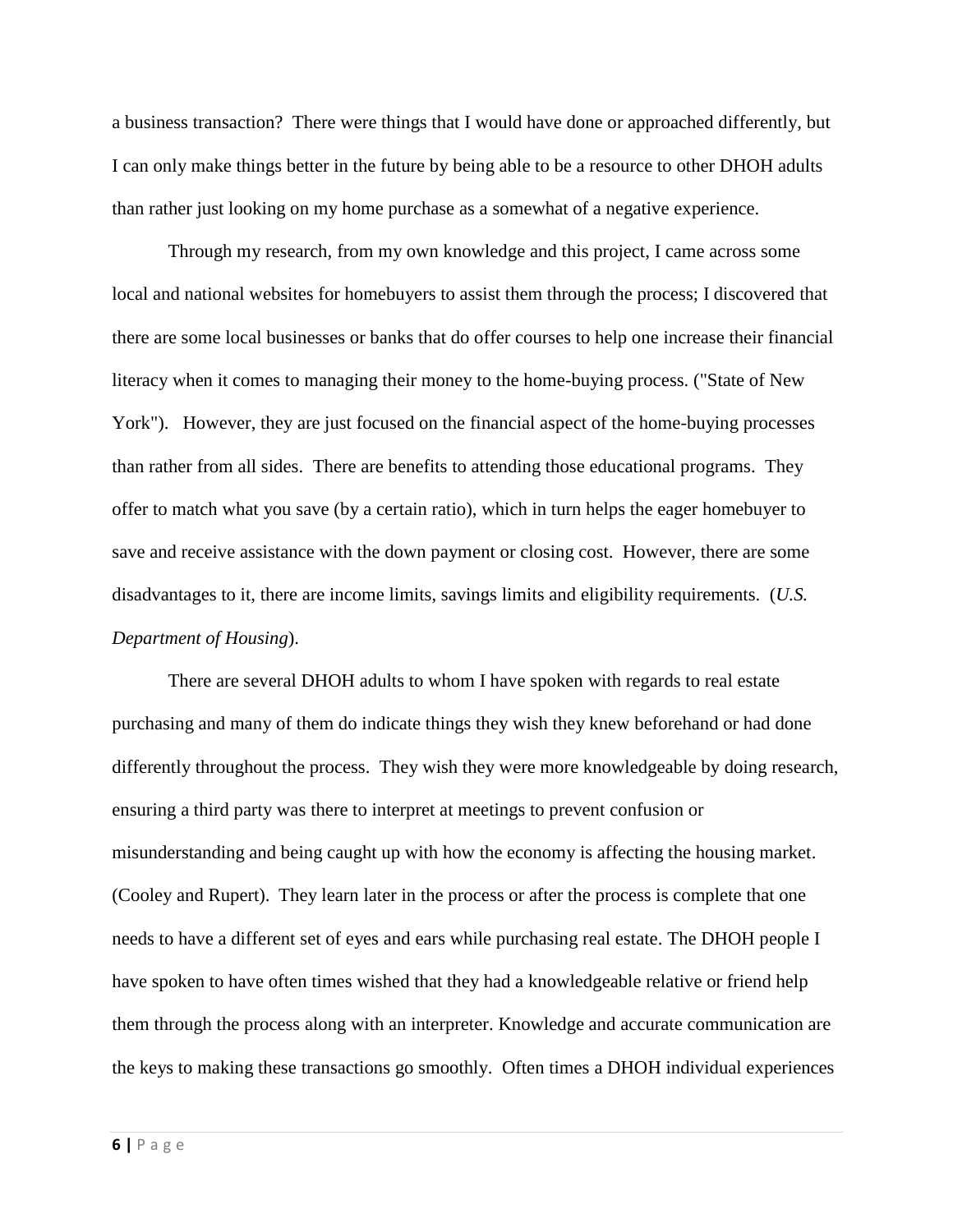a communication breakdown and someone familiar or has knowledge of what to expect with real estate can guide the DHOH through this difficult process. Due to language and communication difficulties there are questions that one does not think about asking. (Fleishman) More indications of what was mentioned will be shown in the project's result findings.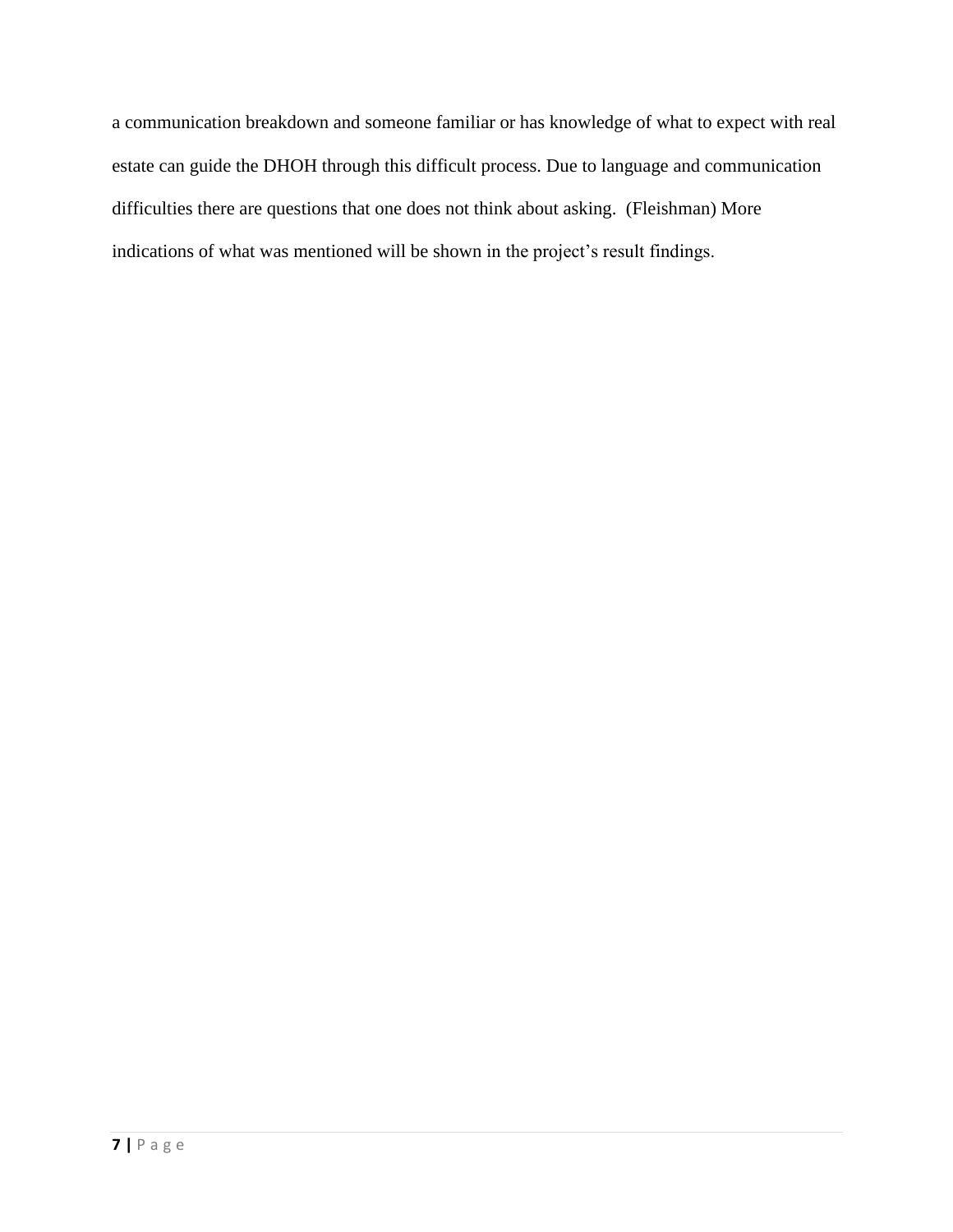#### **Project Description**

While working on this project, I hoped to have been able to solve the lack of literature out there for DHOH adults when it comes to real estate purchasing. Starting the project off on the right note, it took a good amount of time to research and work with my capstone project consultant on outlining the process from start to finish for both pre-existing and new-built homes. Once I had the process outlined and in order, I obtained interviews from DHOH adults that have gone through or are currently going through the process. Obtaining information on what they wish they had known about Real Estate prior to starting out and incorporating this information with the research that has been done. I have hoped to be able to also obtain professional opinions from other realtors in order to be able to gather more insight on their experience with DHOH clients and/or lack thereof. While this information may be confidential I have worked with them to not violate their privacy policies. Some of those experiences might include the little knowledge the buyer possessed to not knowing when to advocate for themselves through the process.

While comparing the experiences from interviews to the literature that has been found, I have taken the information and created a summary of what has been presented thus far. The questions that I have asked DHOH adults regarding their experience are located in Appendix B. This in turn allowed me to research on how one can take the information and possibly turn it into a handbook or guidebook of some sort to help DHOH adults and allow it to be a resource that is readily available. Someone, whether it is my consultant or an outside person, will review the report for accuracy in its research, grammar and typical writing mistakes people make. When this project reached its final draft stage in its process, this is when the research of how to present this to the DHOH community began. Researching for this project was not an easy feat; it took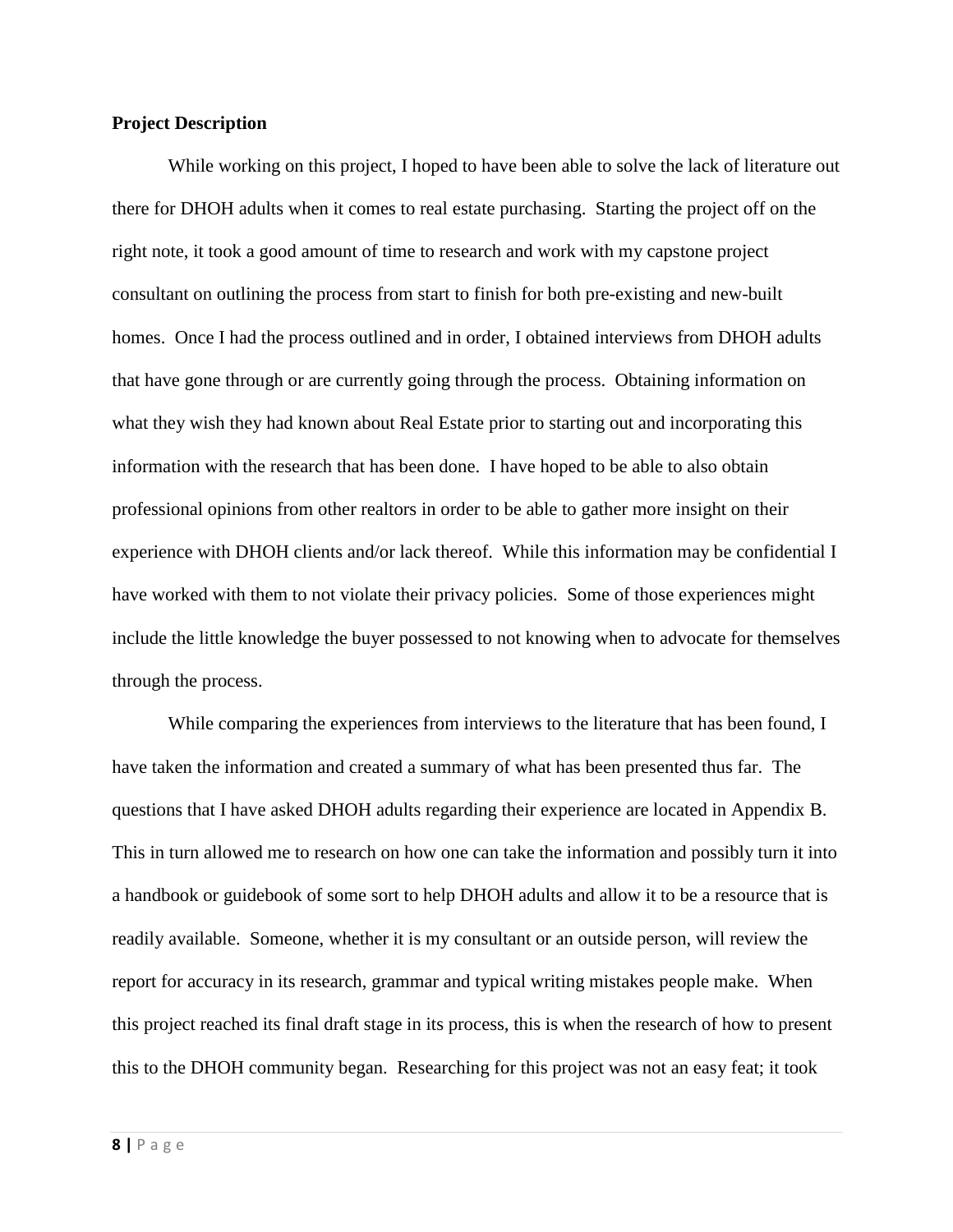time and additional assistance from other sources as well. Hopefully, this project will help the DHOH community reach their personal goal of investing in a real estate.

My capstone project consultant is someone that I know who is a licensed real estate broker. He is a fellow member of the DHOH community. He has been and continues to be such a great source of information when it comes to real estate. His name is Robert Cristea; he has experience in construction and real estate through a family business. He decided two and half years ago to become a real estate agent in Rochester, NY to serve the hearing and DHOH population. He is also licensed in New Jersey. He obtained his bachelor's degree in business from Rochester Institute of Technology (RIT). He has a wealth of knowledge when it comes to guiding his clients through the process. He is and continues to be my go-to person throughout this project as I learn from his eyes what he feels that the DHOH community should be aware of or know before purchasing a real estate. He is in the process of working on investing in two apartment complexes in downtown Rochester. Robert brought his extensive knowledge on residential and commercial real estate investing as a consultant on this project.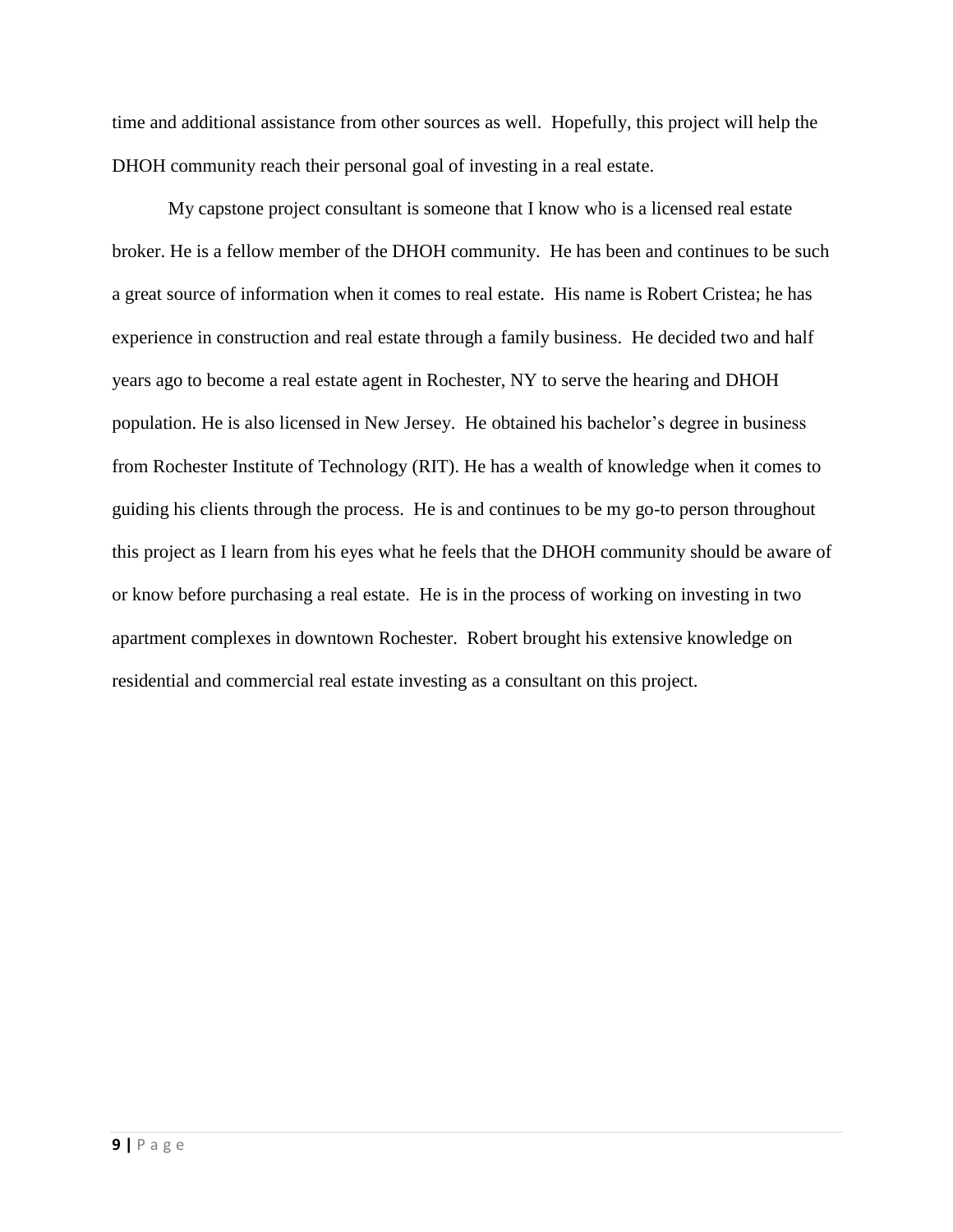#### **Project Results / Project Findings**

In order to obtain results that could best support this project, I submitted a questionnaire that had to be completed in order to obtain information. There were 16 people that completed my questionnaire, "Questions to ask people who are considering purchasing real estate" (Appendix B); as they responded there were things that I did not necessarily think of to ask that should have been asked on the questionnaire based on their responses. The original expectation of the questionnaire was to be able to support my theory that there is a widespread problem when it comes to DHOH adults and real estate investment and that there is a lack of literature out there to be able help DHOH adults through the process.

Instead of keeping the questionnaire local, I decided that it was best to ask DHOH adults regardless of their geographical location complete the questionnaire. This would give me a more of an insight of whether the home buying process for DHOH was a problem local or nationally. Naturally, emails started to go out, reaching out to DHOH adults that I knew had gone through the real estate process. From there they were able to refer me to other people that were more than willing to be interviewed, it resulted in such a diverse findings. There were some people who had excellent experiences but there were some that didn't.

Out of the 16 people that I interviewed, there were 3 people that were renting and considering buying a house, the others had already gone through the process. Those who were renting surprised me with their answers; it was interesting to see what was preventing them from going through the process. Most of it was for personal reasons, but if given an opportunity and ready to start going through the process, they would.

> "We decided we didn't want to call Pittsburgh our home and we figured it'd be too much of a hassle to worry about selling a house after we move. We also did not like any of the reasonable priced homes in Pittsburgh, because they usually have old creepy basements, limited land, no garages, and etc. Some people love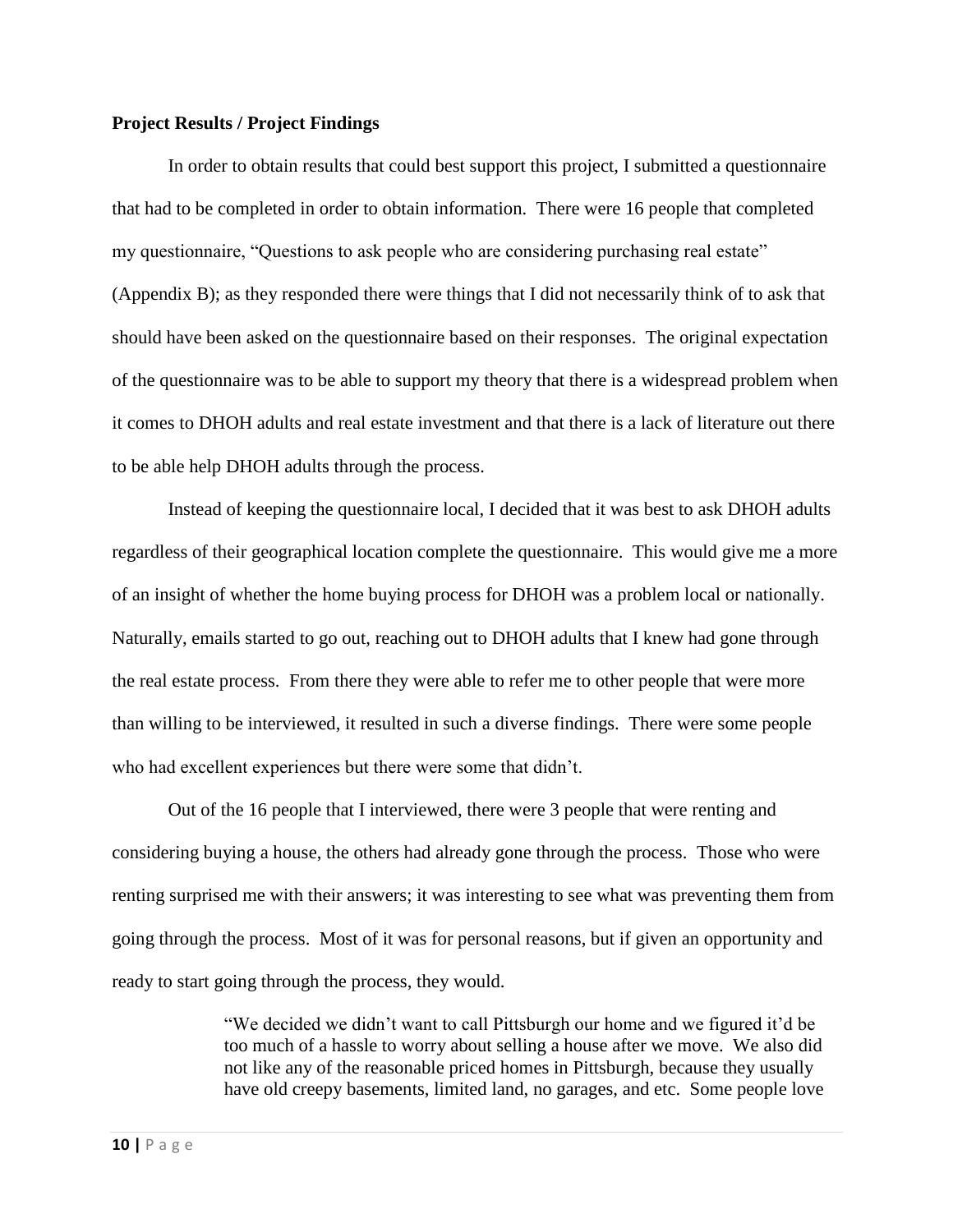that because they see the other positives of buying homes in Pittsburgh. Our personal preference was a small part of our decision to not buy" That statement shows that while it was a personal preference to not own a home and it

shows that they were not ready to settle down. They are interesting in buying a home when they are settled in a town that they love and want to be in. It is not a factor of lack of knowledge but it was a more personal factor. Another surprising thing that came out of the questionnaire was that a majority of the hearing realtors were aware that their clientele was DHOH and they were aware of the different ways to communicate with them in the ways that the realtor thought would ensure comfort and smooth communication. One interviewee was proud to say that his realtor was proficient in ASL. This was somewhat intriguing because it made me wonder, how many of his clients were DHOH. Did he learn sign language for DHOH population or for another purpose?

Another person was disappointed with their experience because there were so many houses for them to look at in their price range but the only thing that they really wanted was the open space in the house, this meant that it would be deaf friendly when they entertained. The ability to have open space really was repeated in the interviews. It illustrated that the realtors did not think that it was an important factor in the home buying process.

While keeping the experiences in mind with the realtors, it was asked whether the communication for them was easy or difficult. There were a variety of answers, but one really stuck out to me. One relied on their significant other or a family member for assistance with communicating. This is something that should not necessarily have happened if they knew that there were ways for them to utilize interpreters or even video relay interpreter. Some significant others and family members do not mind helping them because as it is natural for them to interpret when they don't need to. A concern with that was the lack of understanding the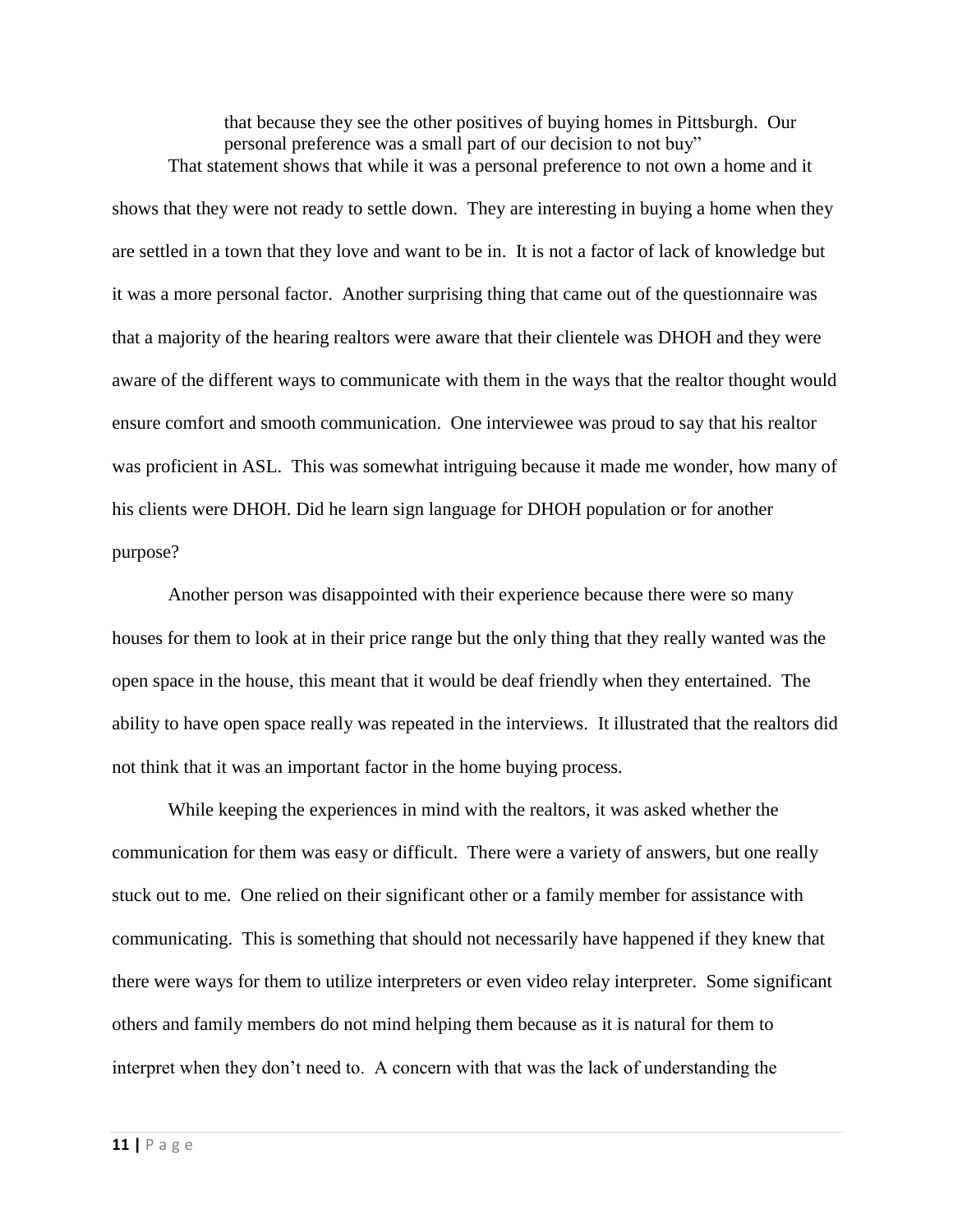terminologies and the process so they did not fully understand what was going on and things were kept as simple as possible. There are realtors that were mentioned to have really been more than willing to communicate via email or text, which is something that appealed to the DHOH adults while going through their home buying process.

When asked when presented with an opportunity to introduce or welcome an interpreter through their process, it was consistent that they were nervous about the confidential aspect of it. Legally, interpreters are not allowed to share information about their clients or any job they might have taken on interpreting. Often times there can be a breach of confidentiality, in turn, it makes it risky. A couple of main concerns were: 1) Money and 2) Translation. Expanding on the money issue, it can be very expensive to have an interpreter, even just for an hour or two. Data on the interpreter rates is presented in Appendix C. This can be a costly experience for the home buyer. This brings us to another concern which was translation, often times if they have family members or friends that are willing to be interpreters for them, they are not always certified, which means they are not on top of the terminology that may come up through the process. Things can get lost in translation, or easily misunderstood.

Robert, the project consultant, indicated that it is important to welcome an interpreter through the process.

> "All DHOH people or anyone that speaks a different language must request an interpreter/translator to make sure they know everything during the process, as buying a property is the biggest investment in their lifetime. It is very important for them to know the lingo and become familiar with the terminology associated with the home buying processes. Will assist with home buying decision making etc."

What Robert mean by his statement is that through his experience with his clients, he feels that it is important to welcome an interpreter through the process, while it may be costly, the cost is nothing compared to the investment that they are about to make. By them welcoming the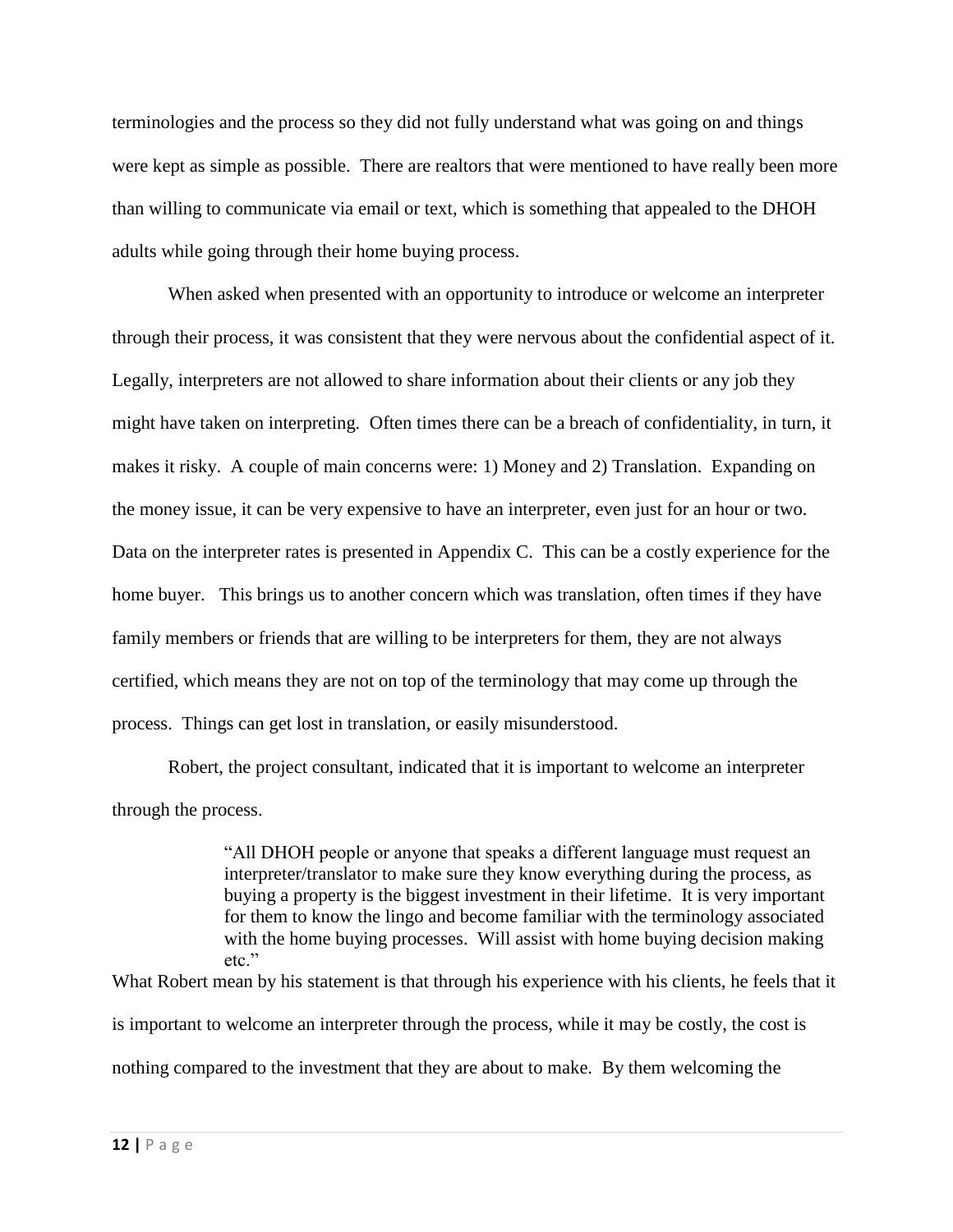interpreter, the correct terminology for the home buying process will be used. This will assist the buyer in the decision making process, this does not mean that the interpreters will be helping them; it means that the knowledge by having someone translate for them, would help them through the process.

One of the most surprising things that I learned through questionnaire was that while the DHOH Adults that were interviewed, knew the American Disability Act (ADA) law relatively well but did not know how they could utilize the ADA law in order to help them through the home buying process and/or getting the things they need for their home. While it is important that there is a strobe in the house for the doorbell, alarm and smoke system, it is not required for the previous owners to install them for you. It is the DHOH's responsibilities to do that on their own. After discussion with Robert, the ADA law does not apply to residential housing. It only applies to the public places (commercial estates) that need to make sure they comply with the ADA law. With keeping the ADA law in mind, at any time, the DHOH individual has the right to request an interpreter for any meeting. One respondent mentioned something that was of interest to me; "The settlement company should pay for having the interpreter present at closing because they are paying for the closing fees." This made me wonder if there has ever been a case where this has happened.

Walking into this process with an open mind has really showed me that while there may be a lack of knowledge of the process, there needs to be a process in place where the DHOH adults are educated prior to starting the home buying process. The respondents have agreed that knowing the terms and definitions ahead of time would have helped, how to prepare for the home buying process, and the rights of a home buyer. Learning about this, might help them with the process so they are not walking in not knowing anything. While it is not the realtor's job to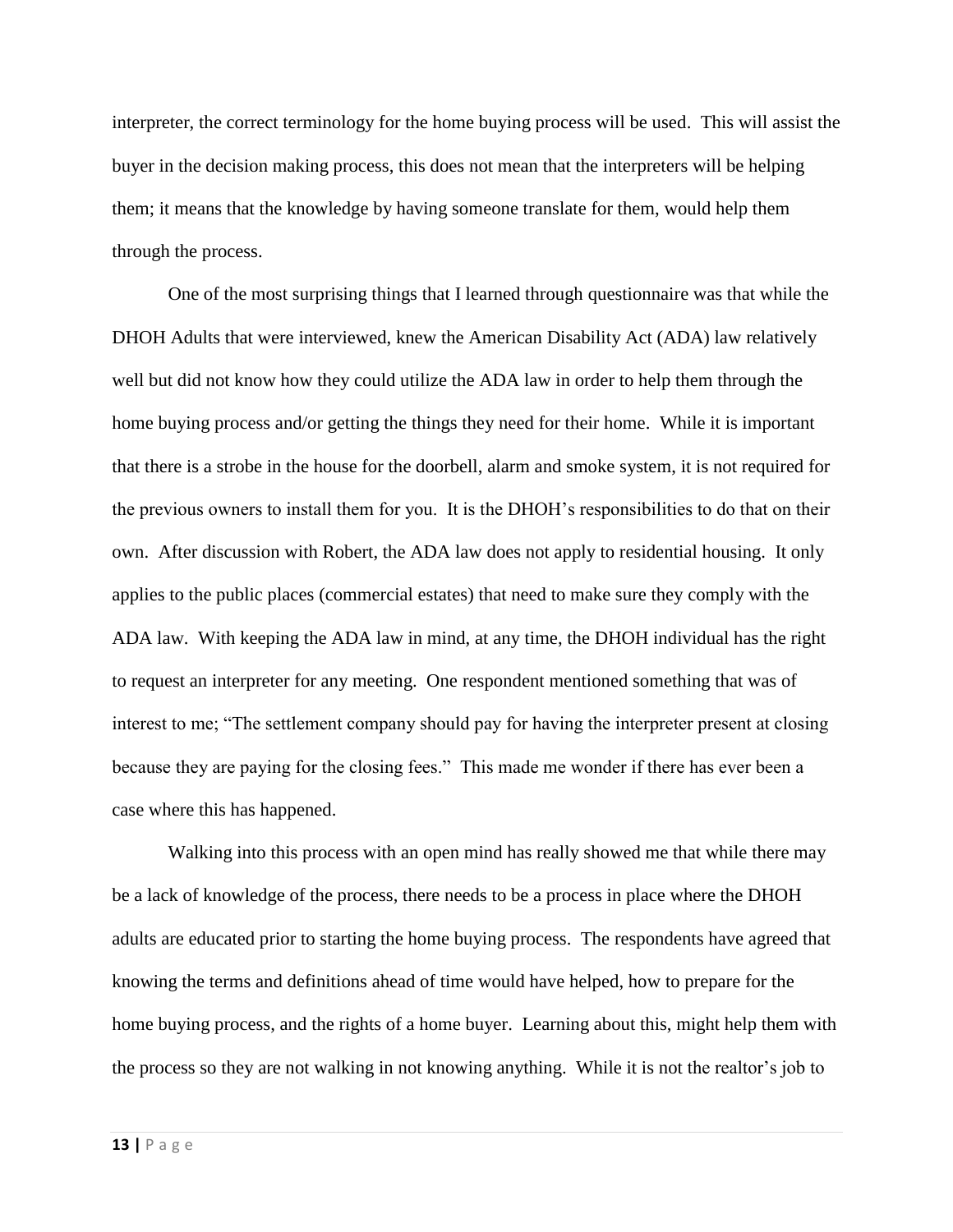help and teach their clients about the home buying process, being knowledgeable before will put them in an advantageous spot.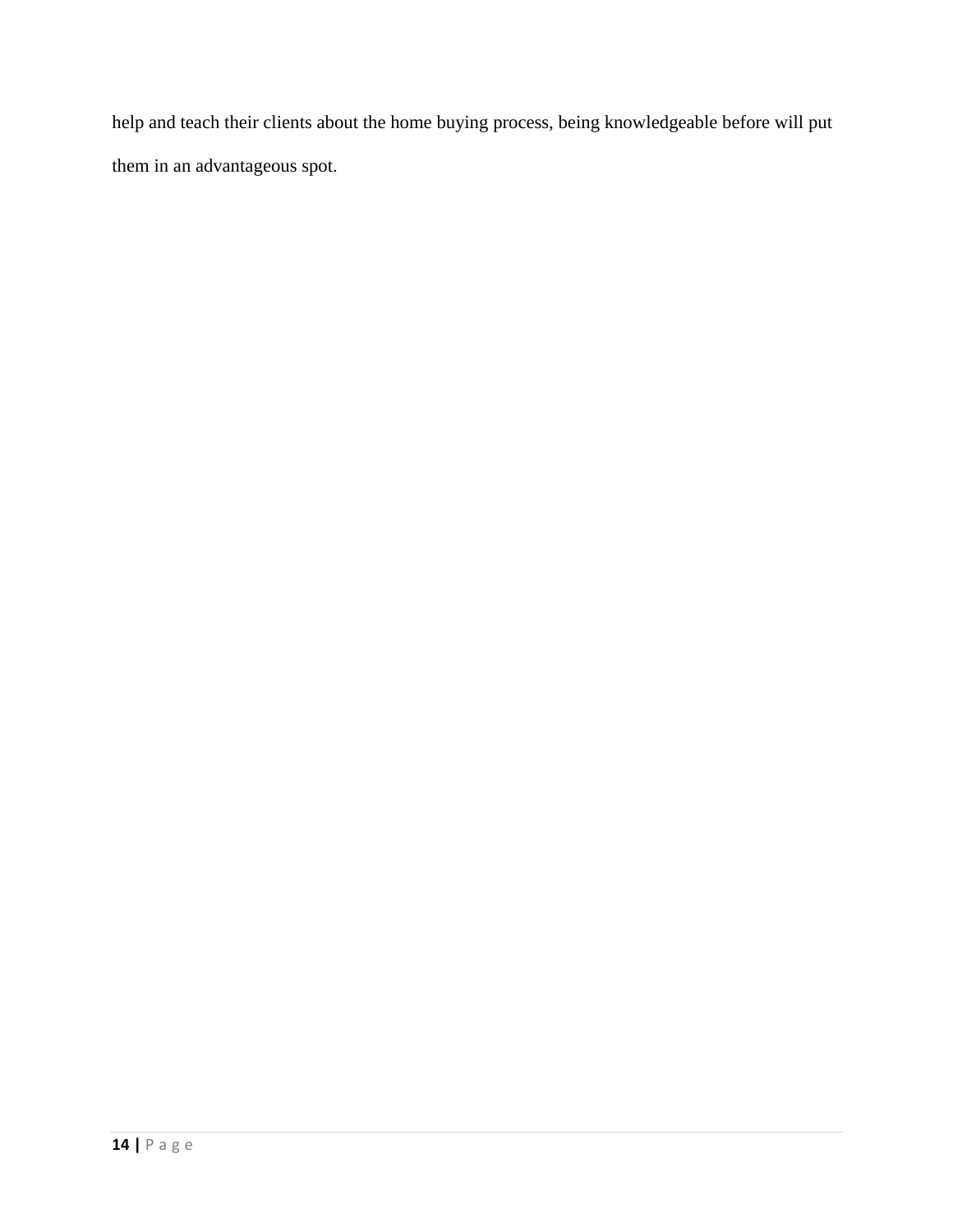#### **Conclusion**

In the most recent years, it has been an excellent time for many young adults to start investing in a real estate property. With my personal experience, I had begun to think about how the experience had not met my expectations and I thought about the DHOH community. What about their expectations and what could potentially prevent them from investing in real estate property? With the lack of research or literature out there to assist one in the home buying process, it had dawned on me that I needed to collect data in order to determine whether this is a problem in the DHOH community. Do we as DHOH people need to be educated about the process or is it something we can learn as we go along? Is the lack of the knowledge preventing the DHOH community from investing or could it be the lack of the ability to communicate and feel comfortable communicating with a realtor?

While there were questions that lingered in my head, I began to think how could I help the DHOH community understand that there is no need to be afraid to go through the home buying process and assist them with programs that might be offered that they could take advantage of in order to start the process. The more research that was done, the more it was obvious that there was not a lot of literature pertaining to real estate investing/home buying processes that could assist the DHOH community to make their decision. Another big thing that I was beginning to question was "What is my right as a DHOH individual and how can the ADA law help me through this process?" If I was questioning this, what about my fellow DHOH adults, have they questioned that themselves?

This project certainly opened up my eyes. I tried to not interject my personal opinions in this project, which could have caused this project to be a biased project. While writing the questions that I should be asking and how I should be approaching the DHOH community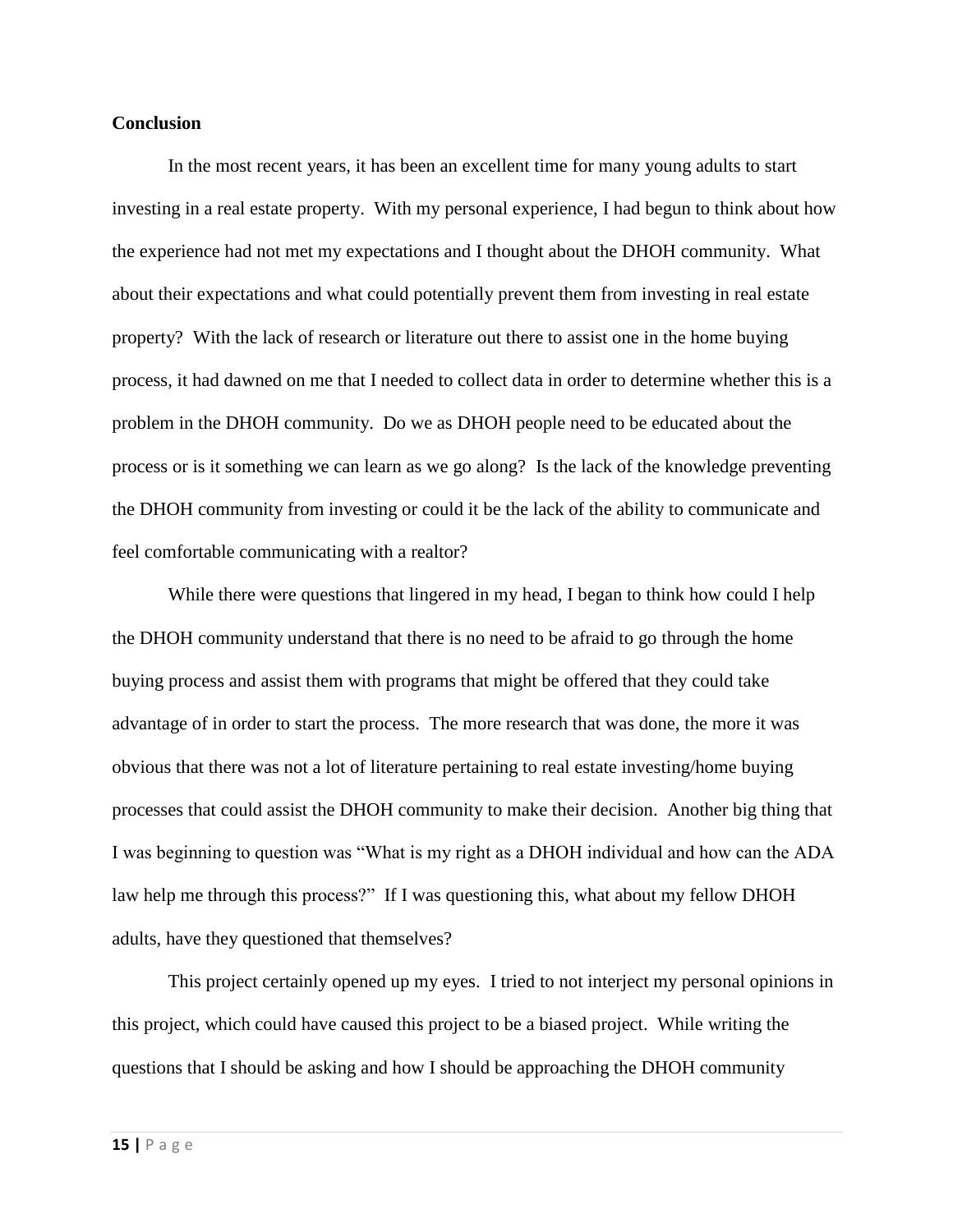regarding their experiences, I was reminded through the process that it was very important to be open minded in order to ask questions that I might not have thought about.

Through the interview process, I will admit, I was surprised by the extensive answers that I received and how this project could help other DHOH adults with their process. The one thing that I do realize that I could have asked on the questionnaire, that was not mentioned to me until one of the respondents thought that it would be a good idea if I asked questions regarding what factors might deter someone from the home buying process such as taxes, Homeowner Association fees (HOA's), insurance, maintenance and repairs. That would have been a good idea to find out if it were those things that would deter someone from the process but then again I reflected on this. I believe that those go hand in hand with looking at homes and meeting with realtors but I suppose that it would be a good question to obtain more information out from future respondents. From the responses, it shows that there does seem to be a need for education on the home buying process topic in order for the DHOH community to understand more about the terminology, process, the do's and don't.

By this becoming a handbook/guideline for DHOH adults, I think that more respondents and probably more in depth questionnaire which should be used to ensure some understanding of what the underlying problem(s) is in this big picture. I also think that instead of questioning a specific group of young DHOH adults, I think I should question some other age groups of DHOH adults such as those who have made the decision move from renting to buying a home at a later period in their lives. This probably would raise more questions and ways to educate the DHOH community regarding the home buying process.

Looking back on my course concentrations in finance and education, I believe that the finance courses that I have taken have taught me how to really take the time to understand what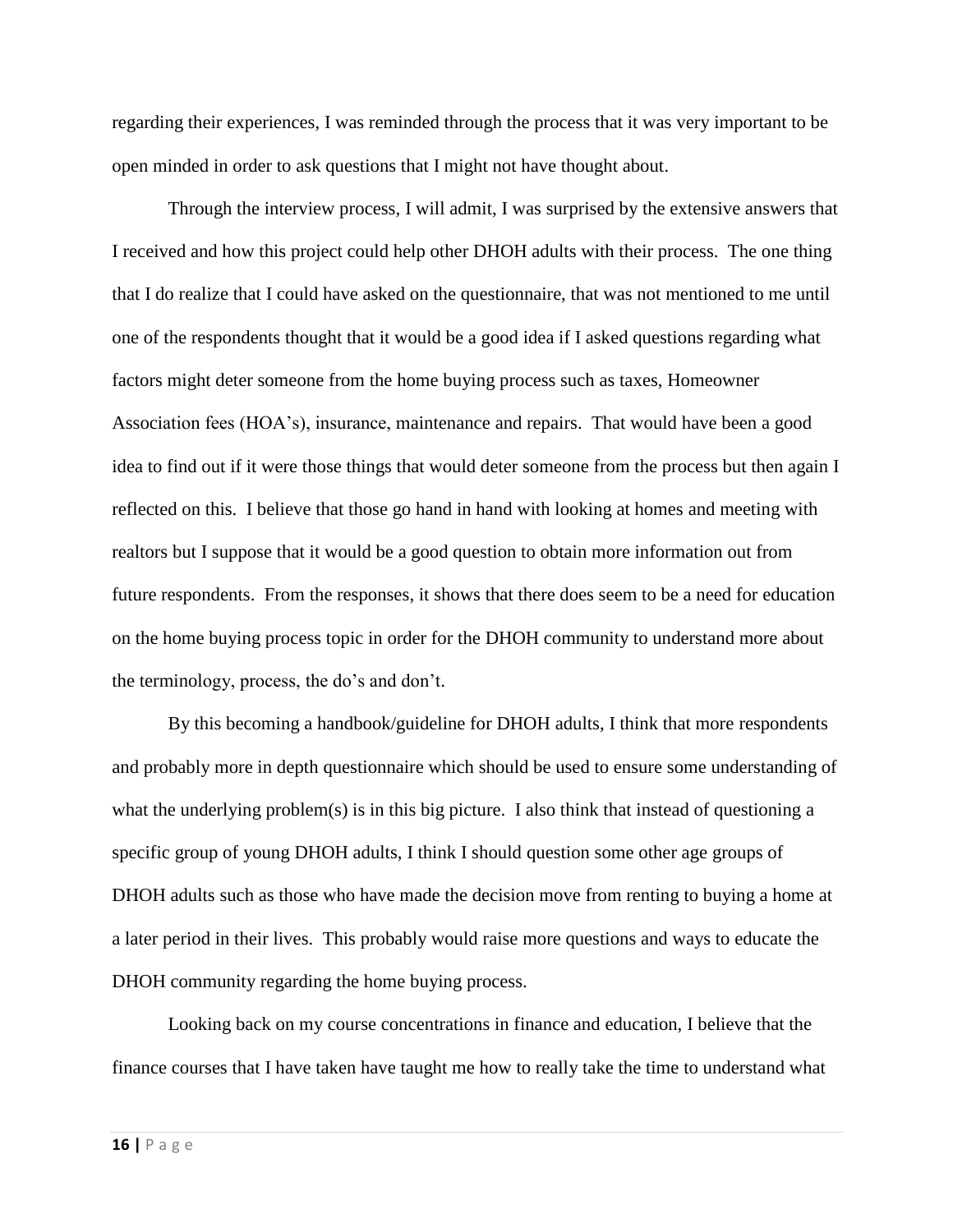is necessary to budget, forecast and prepare for buying a house. Without this classroom knowledge, I probably would have not been as knowledgeable as I would have been throughout the process. One needs to truly understand the depreciation, amortization, and interest process that is involved when it comes to real estate purchasing. There are ways to determine what you can afford, how fast you can pay off the property, what tax ranges can you afford to live in and how much of a loan you are able to take and the interest on it. Without that knowledge, it might be difficult to understand where one stands.

The education courses that I have taken also helped me be able to present my topic and the problem in a way that it would appeal to people of different language backgrounds. If someone explains data from sources, they need to be able to explain it in ways that not only the writer but also the reader understands what it is about and why it is important. All in all, I think that the courses that I have selected really helped me get to where I am today with this project.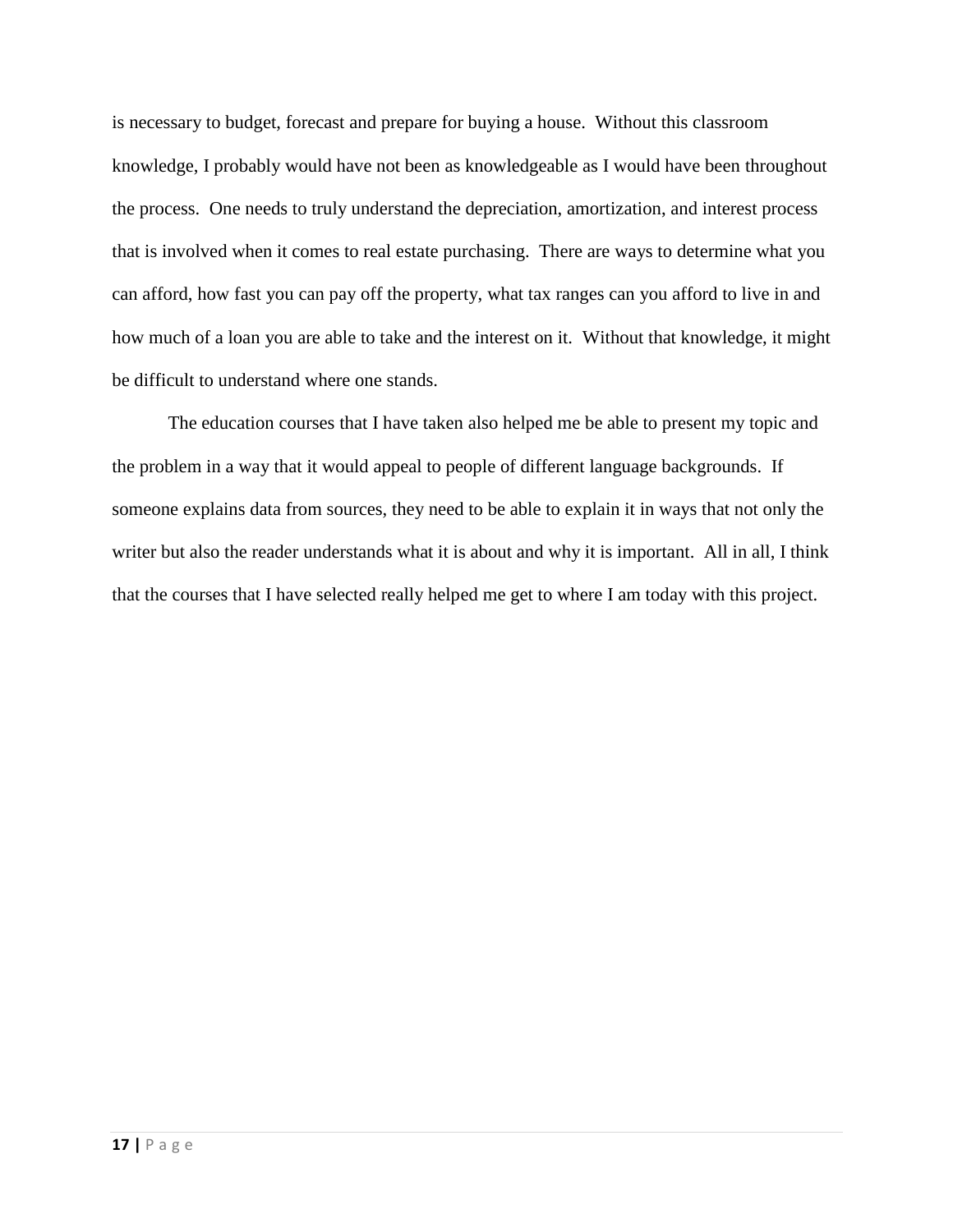#### **References**

Austin, Kenneth T. "Buying a Home: Economics Vs. Emotions." *USA Today* 1999: 20-2. *ProQuest.* Web. 17 Mar. 2013 .

<http://search.proquest.com/docview/214609095/13CE7F3FC1E6B55654A/2?accountid=108>

- Callis, Robert R., and Melissa Kresin. *Residential Vacancies and Homeownership in the Second Quarter 2012*. Pub. no. CB12-127. Washington, D.C.: U.S. Department of Commerce, 2012. Web.<https://www.census.gov/housing/hvs/files/qtr212/q212press.pdf>
- Cooley, Thomas F., and Peter Rupert. "Home Prices, Foreclosures and Unemployment." *The Great Housing Recession Continues*. Forbes.com, n.d. Web. 19 Mar. 2013. [http://www.forbes.com/2010/04/20/housing-foreclosure-unemployment-opinions](http://www.forbes.com/2010/04/20/housing-foreclosure-unemployment-opinions-columnists-thomas-cooley-peter-rupert.html)[columnists-thomas-cooley-peter-rupert.html](http://www.forbes.com/2010/04/20/housing-foreclosure-unemployment-opinions-columnists-thomas-cooley-peter-rupert.html)
- *FHA Bailout Is Inevitable, But Taxpayer Pain Is Not*. Investors.com, n.d. Web. 20 Mar. 2013. [http://news.investors.com/ibd-editorials-viewpoint/010413-639422-fha-bailout](http://news.investors.com/ibd-editorials-viewpoint/010413-639422-fha-bailout-inevitable-but-lessen-pain.htm)[inevitable-but-lessen-pain.htm](http://news.investors.com/ibd-editorials-viewpoint/010413-639422-fha-bailout-inevitable-but-lessen-pain.htm)

Fleishman, Sandra. "HOUSE; Sign Language Helps Agents Ease Buying Process for Deaf." *The Washington Post*: 0. May 12 2001. *ProQuest.* Web. 11 Mar. 2013 .

<http://search.proquest.com/docview/409144520/13CE8255ABE31844659/5?accountid=108>

Guglielmo, Wayne. "Buying Your First Home: A Step-by-Step Guide." *Medical economics* 75.18 (1998): 96-105. *ProQuest.* Web. 10 Mar. 2013. [http://search.proquest.com/docview/227788404/13CE7F3FC1E6B55654A/35?accountid=10](http://search.proquest.com/docview/227788404/13CE7F3FC1E6B55654A/35?accountid=108) [8](http://search.proquest.com/docview/227788404/13CE7F3FC1E6B55654A/35?accountid=108)

Harrington, Tom. "Deaf Population of the U.S." *Gallaudet University Library*. 2010. Web. <http://libguides.gallaudet.edu/content.php?pid=119476&sid=1029158>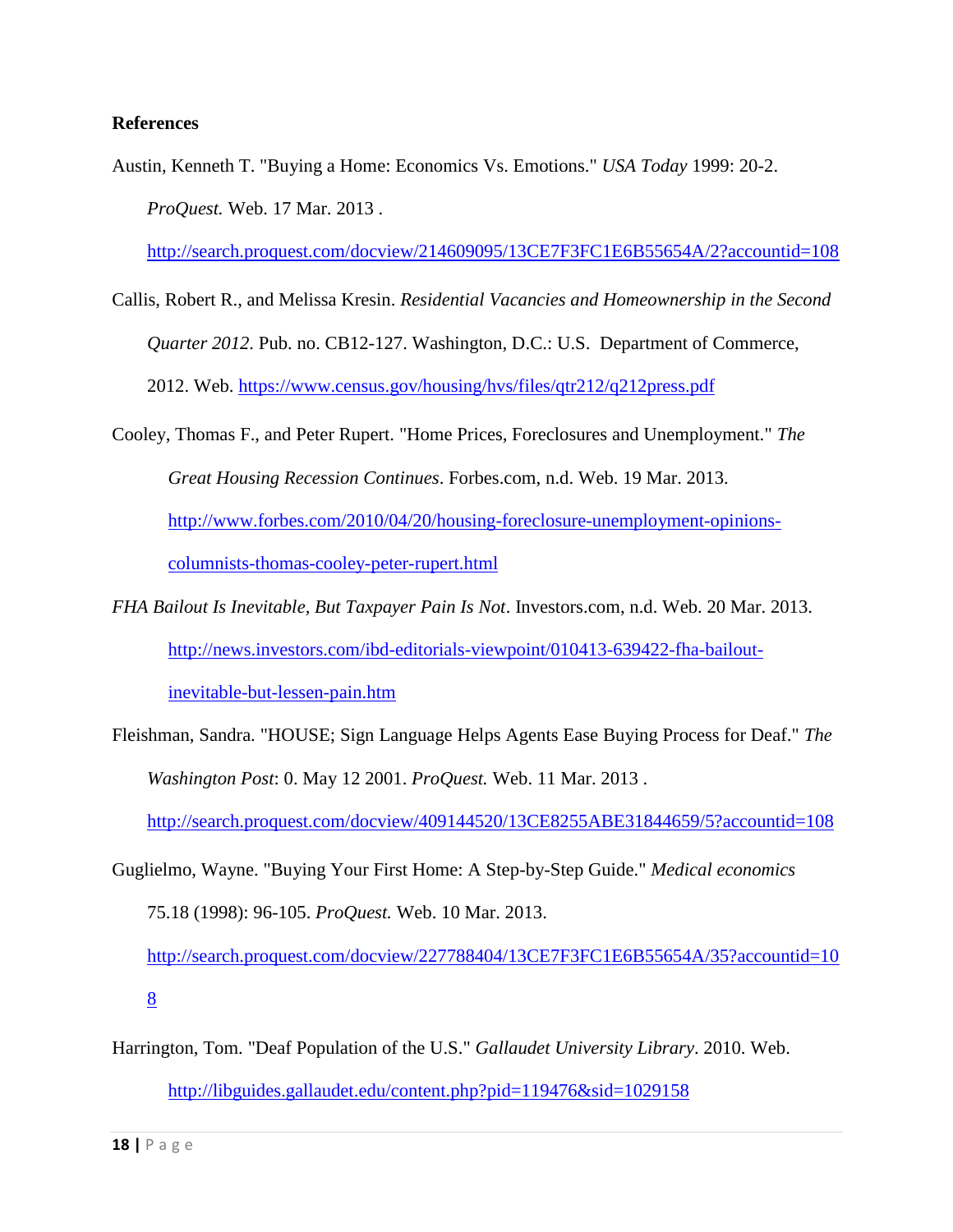- *How the Great Recession Changed Generations' Money Views*. FOX Business, n.d. Web. 20 Mar. 2013. [http://www.foxbusiness.com/personal-finance/2012/04/26/how-great](http://www.foxbusiness.com/personal-finance/2012/04/26/how-great-recession-changed-generations-money-views/)[recession-changed-generations-money-views/](http://www.foxbusiness.com/personal-finance/2012/04/26/how-great-recession-changed-generations-money-views/)
- JULIE, BAWDEN D. "Home Buying 101; Classes for Prospective Buyers are Designed to Educate Consumers--and Reduce Mortgage Defaults." *Los Angeles Times*: 1. Apr 13 1997. *ProQuest.* Web. 16 Mar. 2013 .

<http://search.proquest.com/docview/421206805/13CE7F3FC1E6B55654A/4?accountid=108>

- Katkov, et al. "The Great Recession of 2008-2009 AND Government's Role." *Proceedings of ASBBS* 18.1 (2011): 898-906. *American Society of Business and Behavorial Studies*. Web. 20 Mar. 2013.<http://asbbs.org/files/2011/ASBBS2011v1/PDF/K/KatkovA.pdf>
- *Key Points in the Housing and Economic Recovery Act of 2008*. Mortgage Bankers Association, n.d. Web. 19 Mar. 2013.

<http://www.mortgagebankers.org/files/ResourceCenter/HERA/MBAHERASummary.pdf>

- *Next Big Gov't Housing Bailout: Federal Housing Administration*. Investors.com, n.d. Web. 20 Mar. 2013. [http://news.investors.com/ibd-editorials-perspective/010713-639597-fha](http://news.investors.com/ibd-editorials-perspective/010713-639597-fha-faces-inevitable-bailout.htm)[faces-inevitable-bailout.htm](http://news.investors.com/ibd-editorials-perspective/010713-639597-fha-faces-inevitable-bailout.htm)
- "Online Home Ownership Education Program for First-Time Home Buyers."

*National Mortgage News*. 27th ed. Vers. 13. N.p., 2002. Web. 18 Mar.

2013.<http://search.proquest.com/docview/198388362>

*Public Law 110-289 - July 30, 2008*. 110th Congress, 30 July 2008. Web. 19 Mar. 2013.

[http://library.clerk.house.gov/reference-](http://library.clerk.house.gov/reference-files/PPL_110_289_HousingandEconomicRecovery_2008.pdf)

[files/PPL\\_110\\_289\\_HousingandEconomicRecovery\\_2008.pdf](http://library.clerk.house.gov/reference-files/PPL_110_289_HousingandEconomicRecovery_2008.pdf)

Ritter, Dan. "Young Home Buyers Don't Fear the Housing Bubble" Wall St. Cheat Sheet. 13 Jul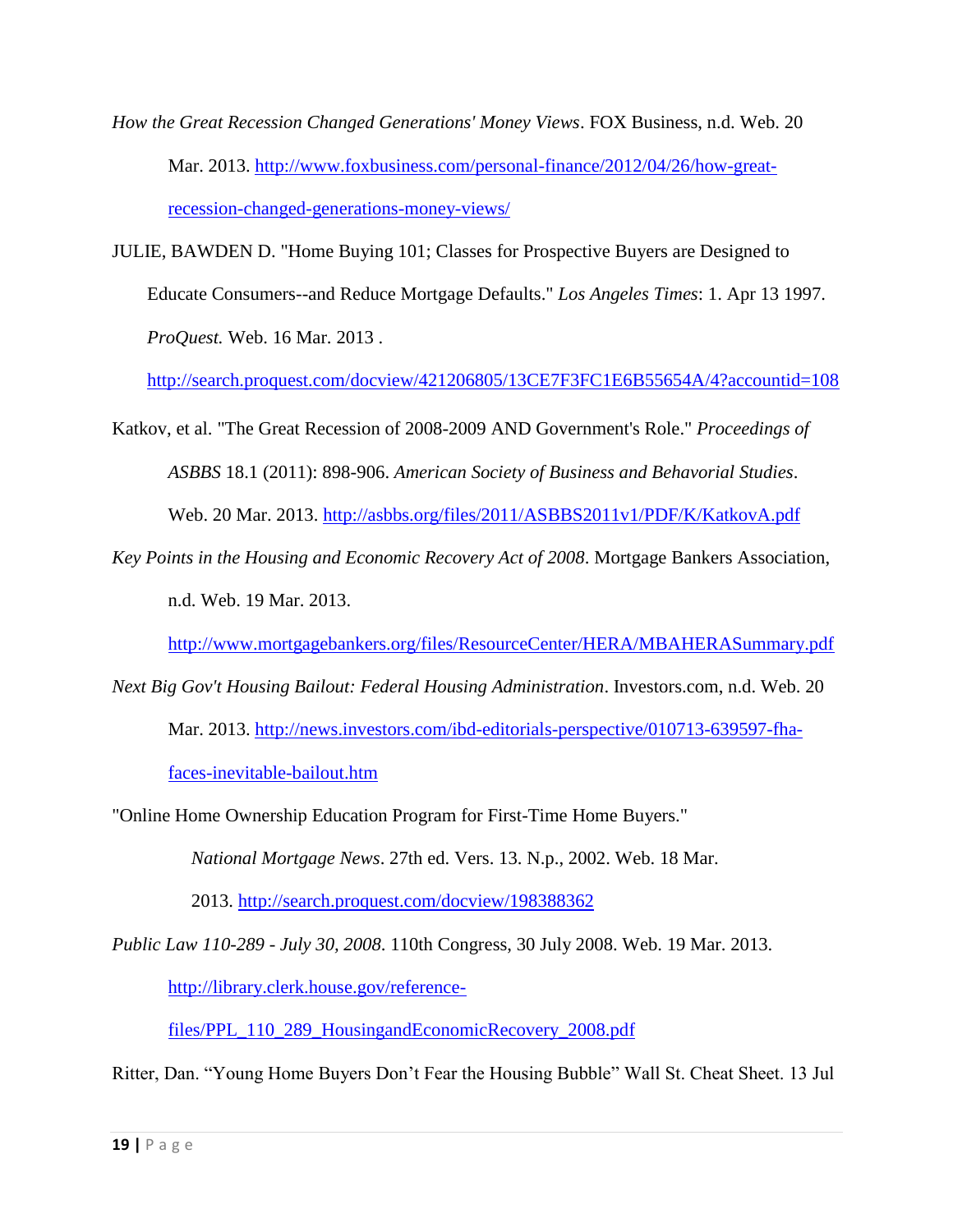2013. Sep 2013.

[http://wallstcheatsheet.com/stocks/young-home-buyers-dont-fear-the-housing](http://wallstcheatsheet.com/stocks/young-home-buyers-dont-fear-the-housing-bubble.html/)[bubble.html/](http://wallstcheatsheet.com/stocks/young-home-buyers-dont-fear-the-housing-bubble.html/)

Schoen, John W. "Bank of America Paid Bonuses to Foreclose: Lawsuit" CNBC.com 17 Jun 2013. Sep 2013. <http://www.cnbc.com/id/100818866>

"State of New York Mortgage Agency Offers Closing Cost Assistance, Low Cost

 Mortgages to Buyers of New Energy Efficient Homes." Editorial. *US Fed News Service, including US State News*. N.p., 8 Apr. 2008. Web. 22 Mar. 2013. <http://search.proquest.com/docview/469881593>

*U.S. Department of Housing and Urban Development*. N.p., n.d. Web. 12 Mar. 2013. <http://portal.hud.gov/hudportal/HUD>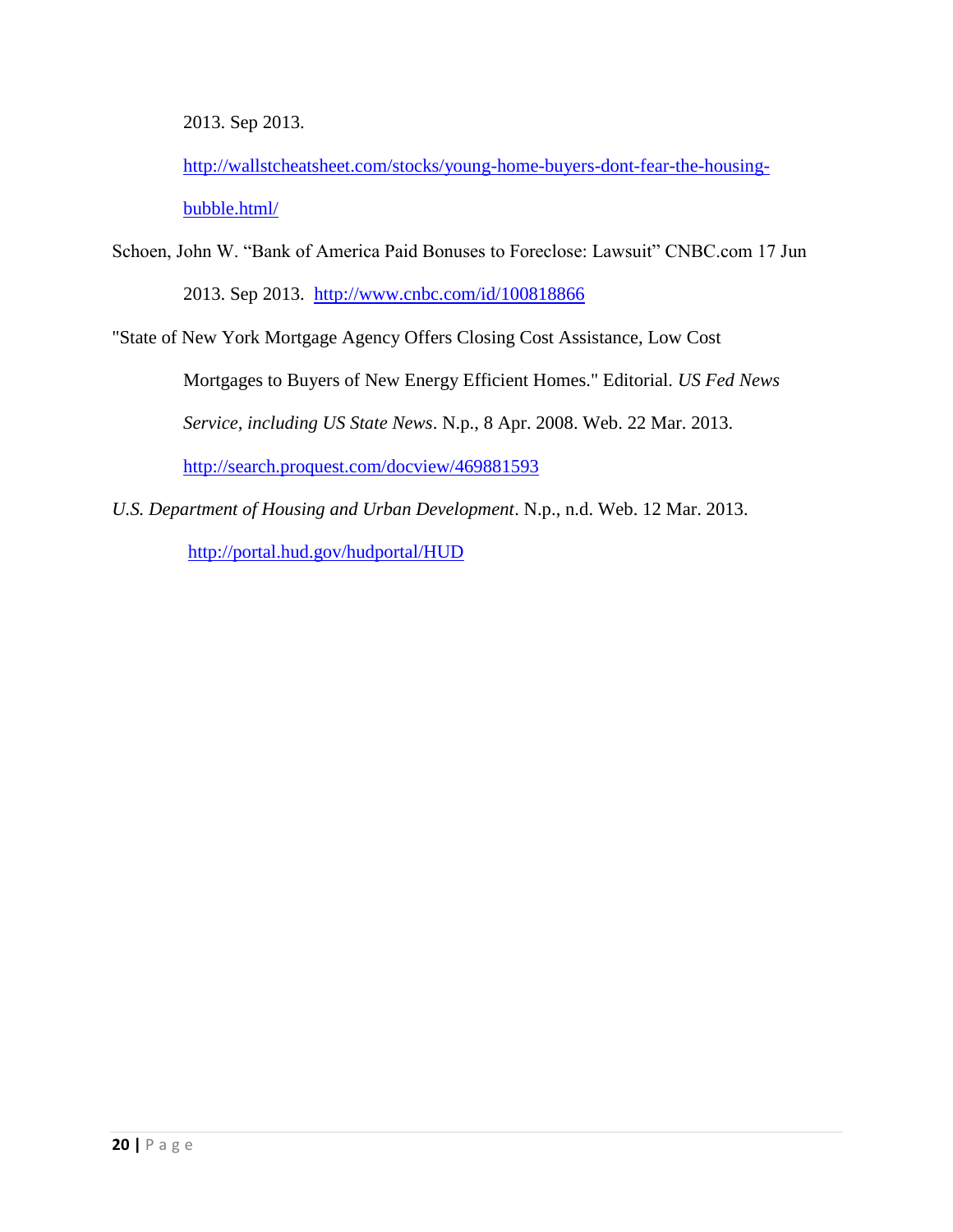# **Appendix A**

Data obtained from Wall St. Cheat Sheet – "Young Home Buyers Don't Fear the Housing

# Bubble"

|                                | Gen X (born 1965 to 1979) | Gen Y (born 1980 to 2000) |
|--------------------------------|---------------------------|---------------------------|
| Share of recent purchases      | 31%                       | 28%                       |
| Median age of purchase         | 39                        | 28                        |
| <b>Median income</b>           | \$93,100                  | \$66,200                  |
| Average size of home purchased | 2,100 square-foot         | 1,700 square-foot         |
| Average price of home          | \$235,000                 | \$165,000                 |

#### How has the Housing Bubble and Recession influenced your home purchase expectations?

| Percent of Generation Y Students Responding <sup>1</sup> |              |  |
|----------------------------------------------------------|--------------|--|
| Much More likely to buy                                  | 6.9 percent  |  |
| More Likely to Buy                                       | 34.5 percent |  |
| No Change                                                | 41.4 percent |  |
| Less Likely to Buy                                       | 13.8 percent |  |
| Much Less Likely to Buy                                  | 3.4 percent  |  |

|                                                 | <sup>1</sup> Survey of Generation Y students in Real Estate Principles class at |  |
|-------------------------------------------------|---------------------------------------------------------------------------------|--|
| Washington State University, Fall Semester 2011 |                                                                                 |  |

| <b>Home Purchase Timeframe</b> <sup>1</sup> |            |  |
|---------------------------------------------|------------|--|
| Never                                       | 4 percent  |  |
| $1 - 2$ years                               | 10 percent |  |
| $3-5$ years                                 | 48 percent |  |
| $6 - 10$ years                              | 24 percent |  |
| $11-15$ years                               | 7 percent  |  |
| More than 15 years                          | 7 percent  |  |

 $^1\rm{S}$ urvey of Generation Y students in Real Estate Principles class at Washington State University, Fall Semester 2011

Source: Realtor University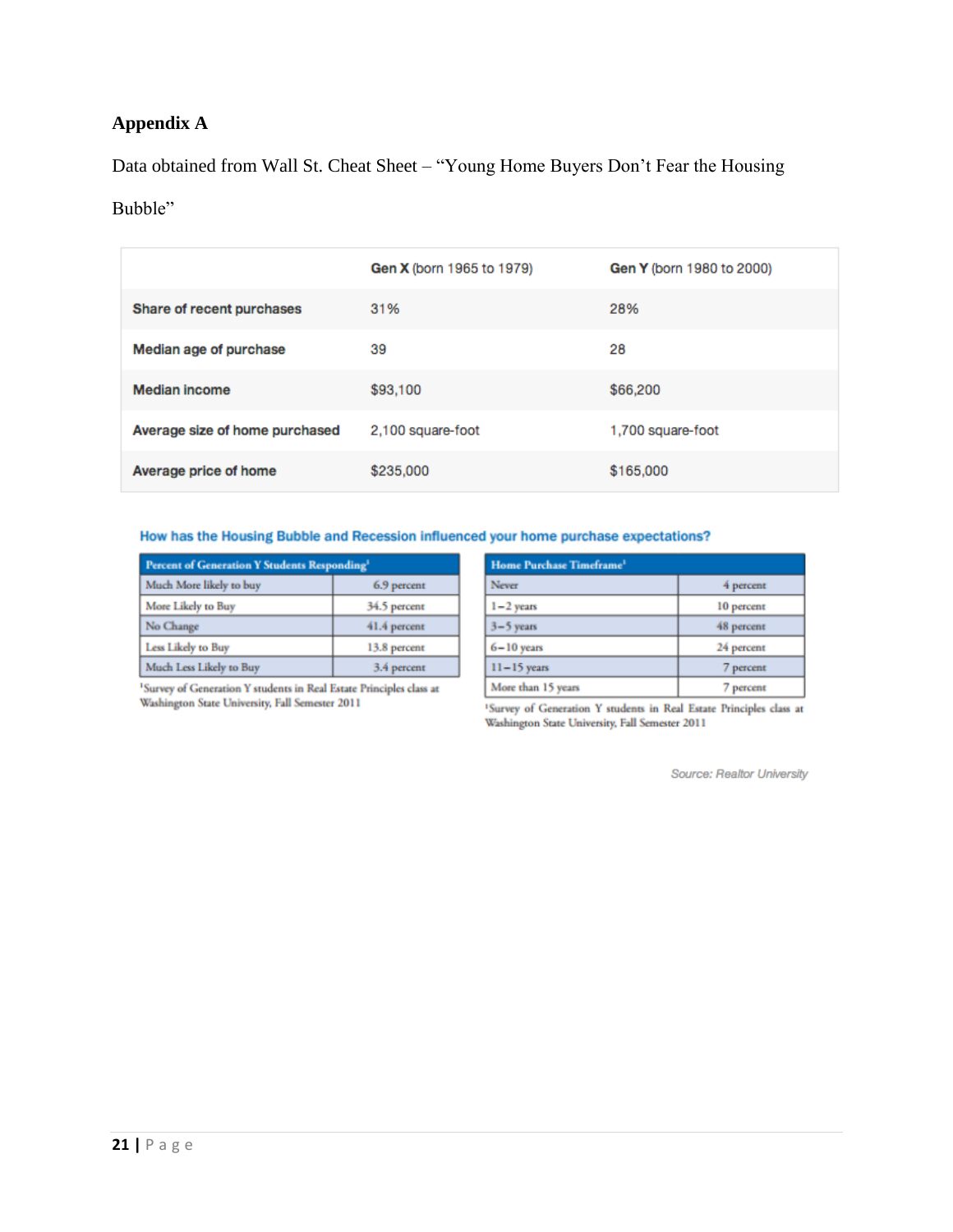## **Appendix B**

Questions to ask people who are considering purchasing real estate:

- 1) Have you ever considered buying a "Home"?
	- a. If yes What type?
	- b. If no Why not? How long have you been renting? What type of residence are you renting (home, apartment, etc.)? Are you satisfied with renting or not and why not?
- 2) When considering buying a house, what are the things that concern you the most about the process as a deaf/hard of hearing person?
- 3) As a deaf/hard of hearing person/couple, do you find it difficult to communicate with realtors or agents throughout the process and why?
- 4) If presented with an opportunity to have an interpreter through the process, in what ways could it possibly benefit you and in what ways do you feel like it would do more harm than good?
- 5) Tell me a story about your best, worst or most interesting home buying experience.
- 6) Looking back on your experiences, what could you have done differently?
- 7) What advice would you give to first time homebuyers that are deaf/hard of hearing that you wish you received initially?
- 8) Are you familiar with the American Disabilities Act (ADA)?
- 9) In what ways do you think that you can utilize the ADA law in regards to buying a house and/or getting the things you need in your house?
- 10) What should I have asked that I have not asked you about?
- 11) Who else should I be speaking with? Can you refer me to them?

Questions to ask Realtors:

- 1) Do you, as a realtor, have experience with deaf/hard of hearing clients? If so then explain your experiences.
- 2) Are there any advice or tips that you would give your deaf/hard of hearing clients when they are interested in purchasing real estate?
- 3) How can your clients utilize the ADA law while going through the house buying process?
- 4) Based on your overall experience, what do you wish your clients knew before jumping into this process?
- 5) What should I have asked that I have not asked you about?
- 6) Who else should I be speaking with? Can you refer me to them?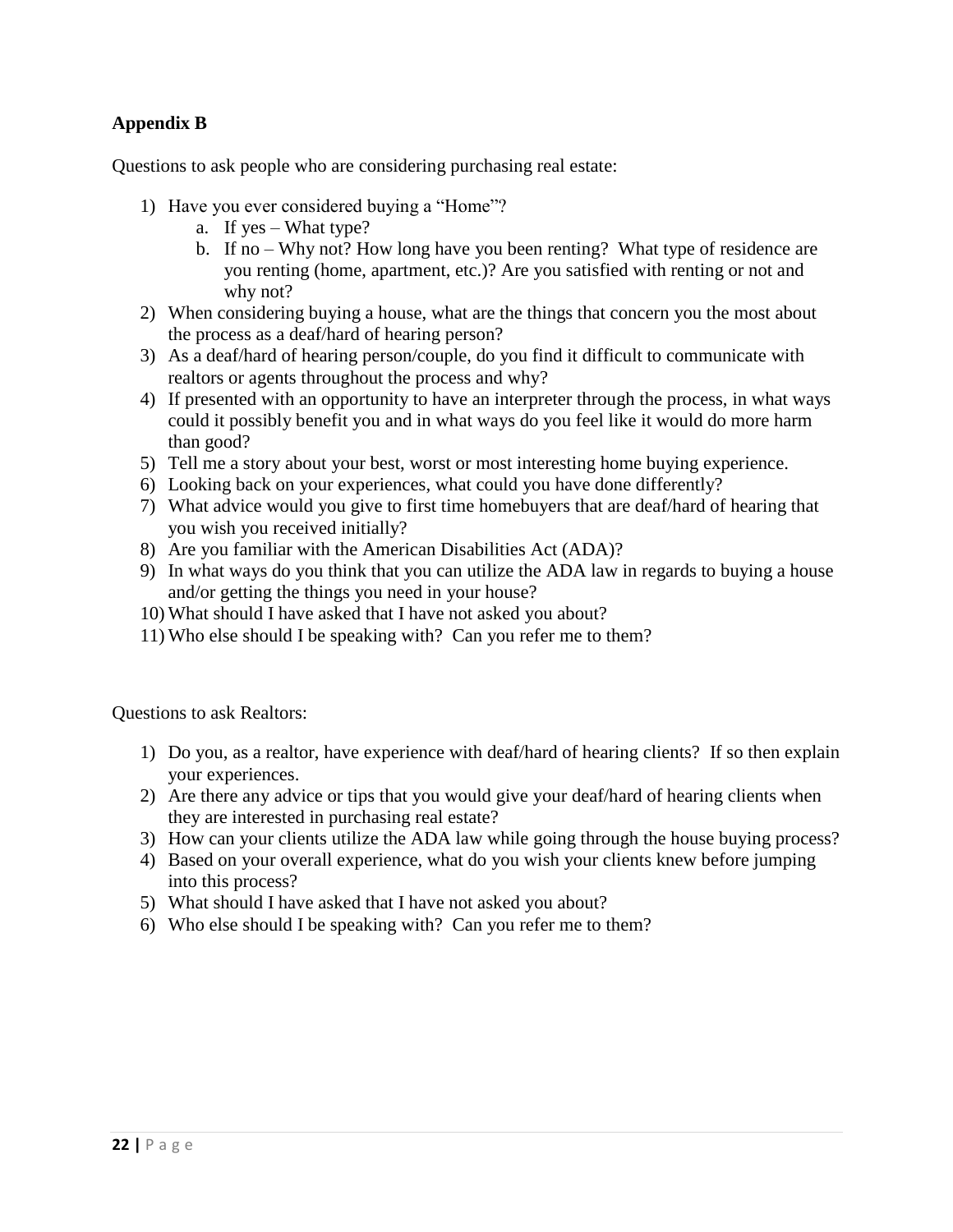## **Appendix C**

Interpreter Rates from United States Courts

[http://www.uscourts.gov/FederalCourts/UnderstandingtheFederalCourts/DistrictCourts/CourtInte](http://www.uscourts.gov/FederalCourts/UnderstandingtheFederalCourts/DistrictCourts/CourtInterpreters/ContractInterpretersFees.aspx) [rpreters/ContractInterpretersFees.aspx](http://www.uscourts.gov/FederalCourts/UnderstandingtheFederalCourts/DistrictCourts/CourtInterpreters/ContractInterpretersFees.aspx)

# **CURRENT FEES FOR CONTRACT INTERPRETERS**

# Current Fees for Contract Interpreters (effective Feb 1, 2010)

**Certified and Professionally Qualified Interpreters:** 

| Full Day: | \$388 |                               |
|-----------|-------|-------------------------------|
| Half Day: | \$210 |                               |
| Overtime: |       | \$55 per hour or part thereof |

# Language Skilled (Non-Certified) Interpreters:

| Full Day: | \$187 |                               |
|-----------|-------|-------------------------------|
| Half Day: | \$103 |                               |
| Overtime: |       | \$32 per hour or part thereof |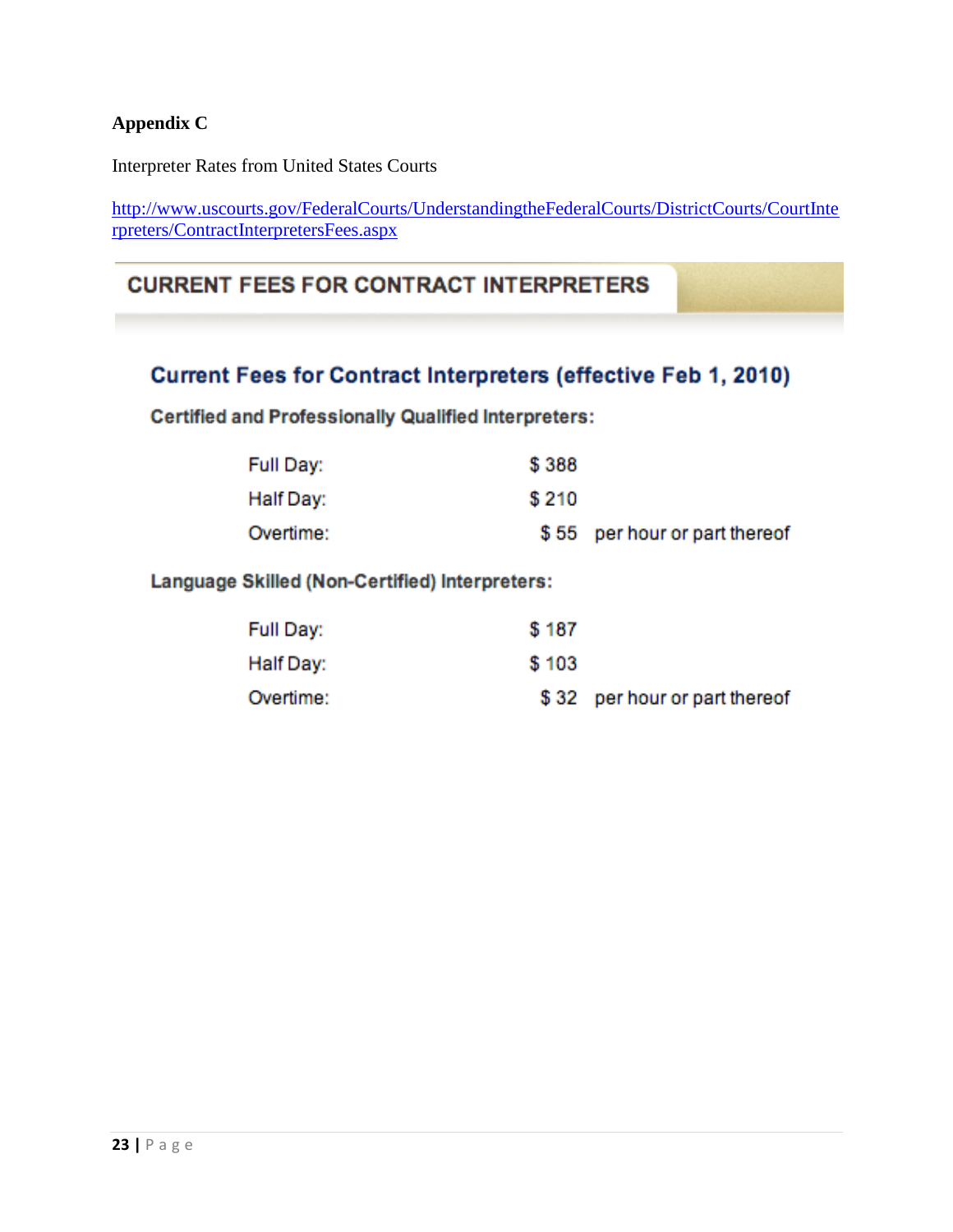#### **Appendix D**











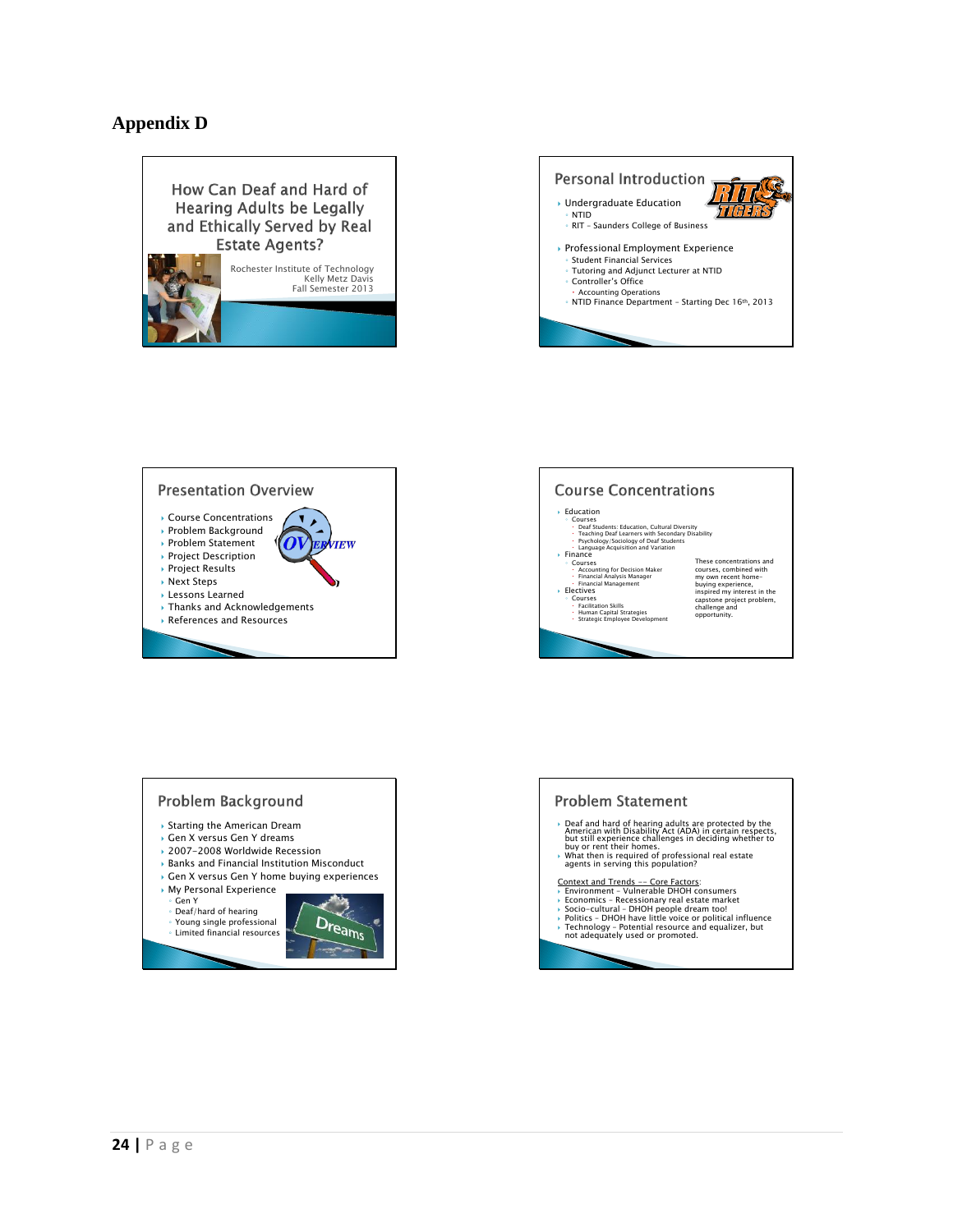





Results

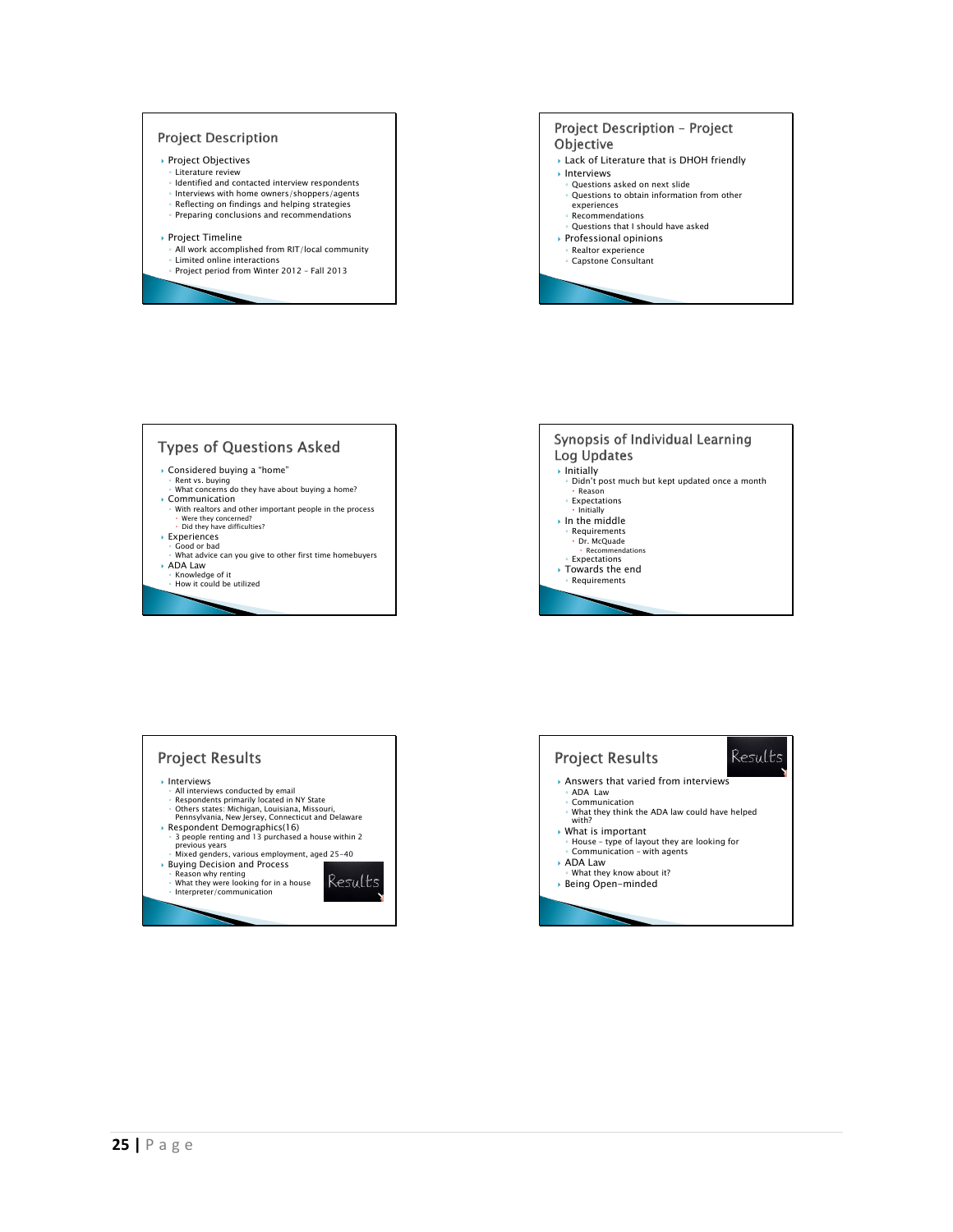





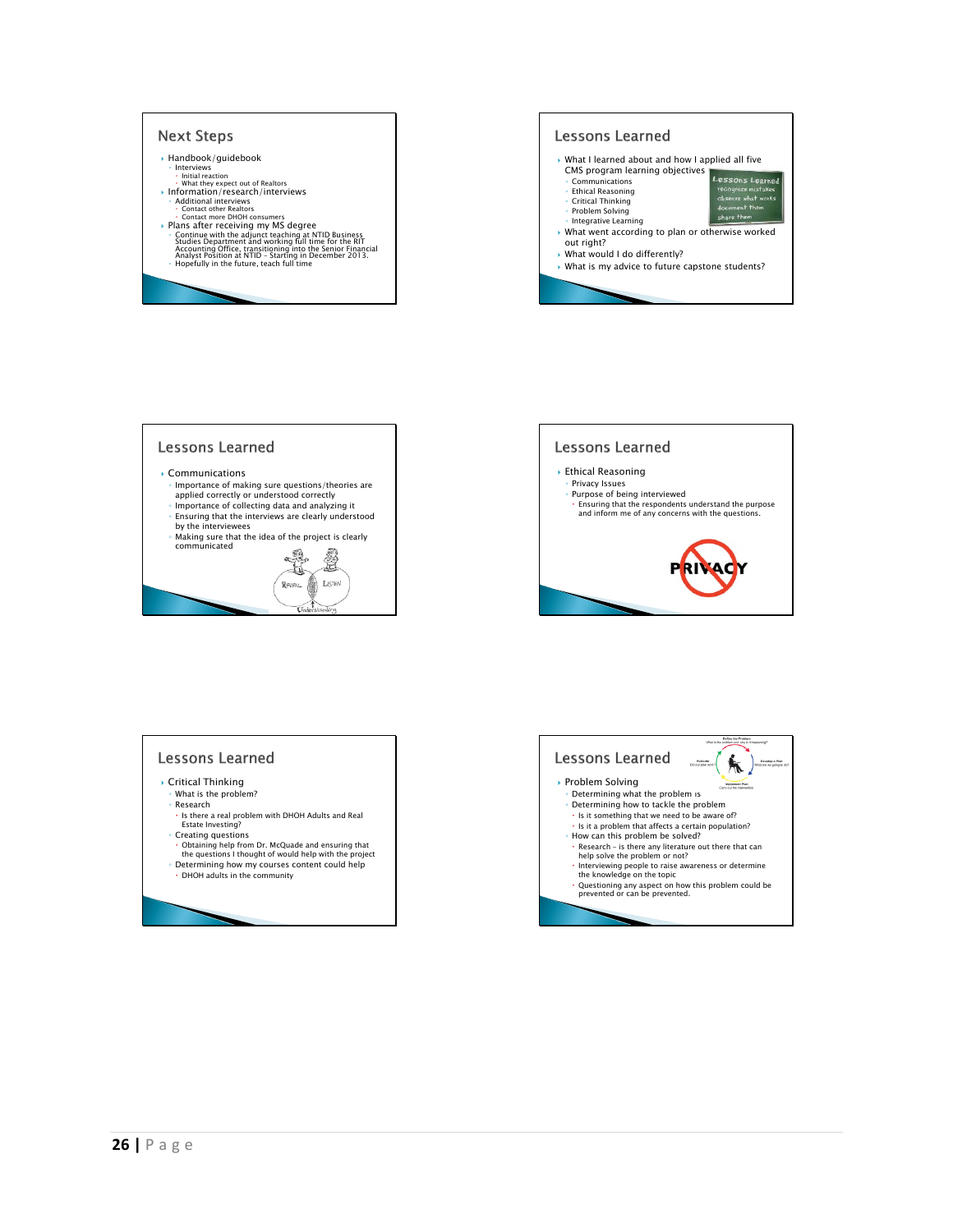